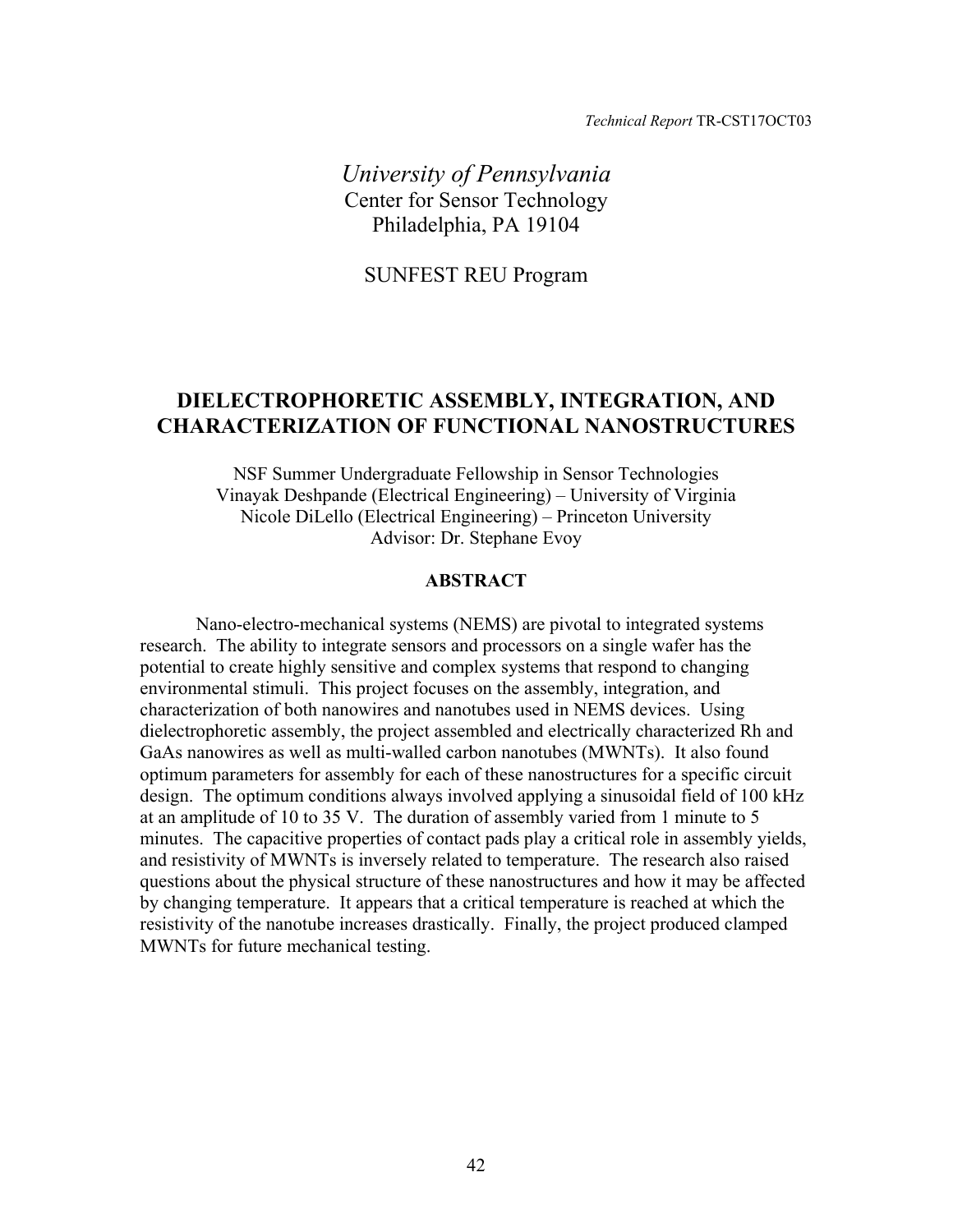# **Table of Contents**

DIELECTROPHORETIC ASSEMBLY, INTEGRATION, AND CHARACTERIZATION OF FUNCTIONAL NANOSTRUCTURES 1 Vinayak Deshpande (Electrical Engineering) – University of Virginia Nicole DiLello (Electrical Engineering) – Princeton University Advisor: Dr. Stephane Evoy

| <b>ABSTRACT</b> |       |                                             | 1 |  |  |
|-----------------|-------|---------------------------------------------|---|--|--|
|                 |       |                                             |   |  |  |
| $2_{-}$         |       |                                             |   |  |  |
|                 |       |                                             |   |  |  |
|                 |       |                                             |   |  |  |
|                 | 2.2.1 |                                             |   |  |  |
|                 | 2.2.2 |                                             |   |  |  |
|                 | 2.2.3 |                                             |   |  |  |
|                 |       |                                             |   |  |  |
|                 | 2.3.1 |                                             |   |  |  |
|                 | 2.3.2 |                                             |   |  |  |
|                 | 2.3.3 |                                             |   |  |  |
|                 |       |                                             |   |  |  |
|                 |       |                                             |   |  |  |
|                 | 3.1.1 |                                             |   |  |  |
|                 | 3.1.2 | Virginia Tech / Experimental Wafer Design12 |   |  |  |
|                 |       |                                             |   |  |  |
|                 | 3.2.1 |                                             |   |  |  |
|                 | 3.2.2 |                                             |   |  |  |
|                 | 3.2.3 |                                             |   |  |  |
|                 |       |                                             |   |  |  |
|                 |       |                                             |   |  |  |
|                 |       |                                             |   |  |  |
|                 |       |                                             |   |  |  |
|                 |       |                                             |   |  |  |
|                 |       |                                             |   |  |  |
|                 |       |                                             |   |  |  |
|                 |       |                                             |   |  |  |
| 5.              |       |                                             |   |  |  |
| 6.              |       |                                             |   |  |  |
| 7               |       |                                             |   |  |  |
| 8.              |       |                                             |   |  |  |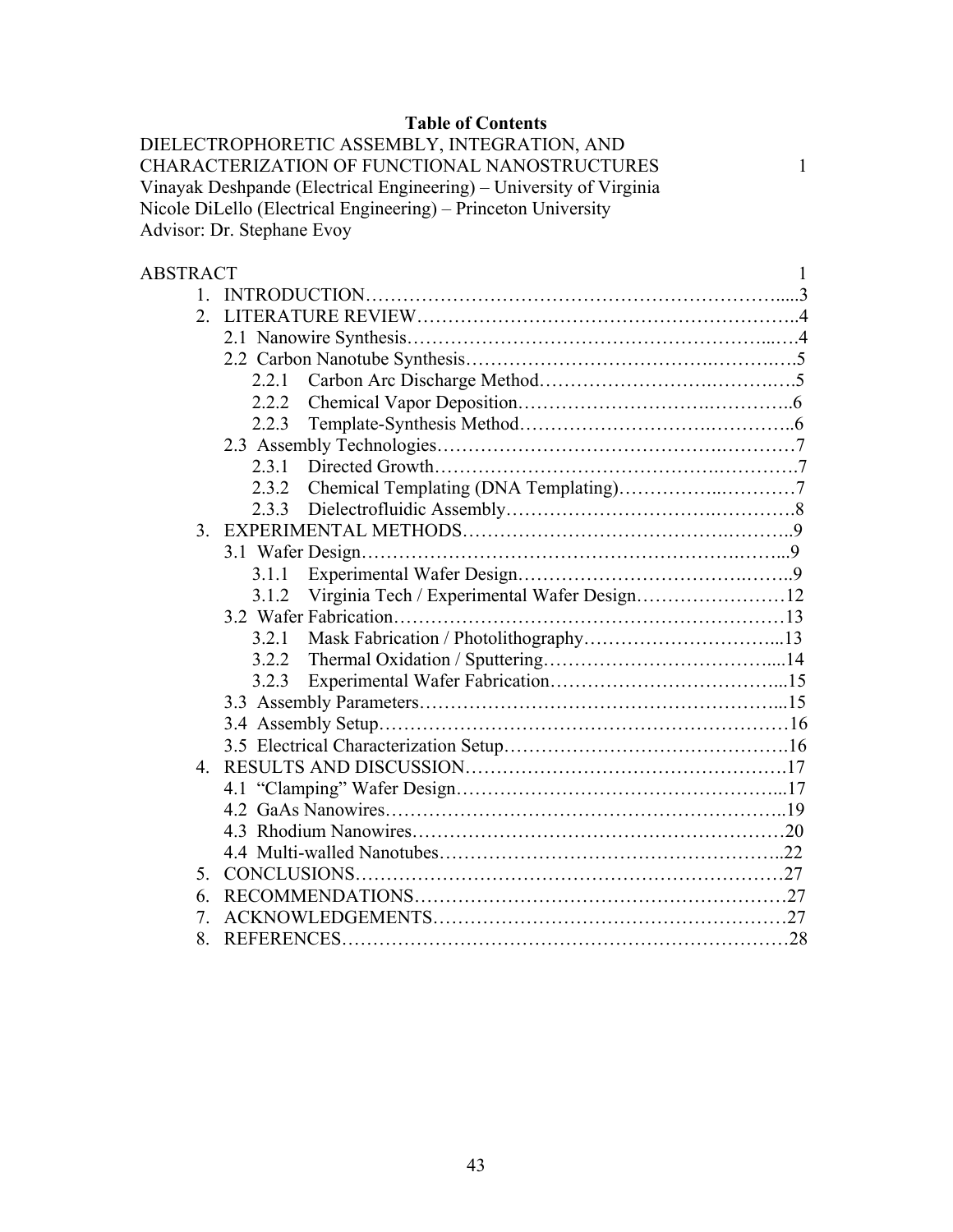# **1. INTRODUCTION**

Micro-electro-mechanical systems (MEMS) are perhaps at the forefront of integrated systems research. MEMS devices hold the possibility of integrating processing power and sensing power to create powerful micrometer-sized systems [1]. Thus MEMS devices have the potential to both sense and act upon environmental stimuli. These small-scale, fully functional devices could solve problems ranging from detecting diseases within the human body to exploring remote worlds. Furthermore, because their manufacturing processes are similar to integrated circuit techniques, MEMS devices can achieve a high level of durability, reliability, and complexity with relatively low costs.

MEMS research has the potential to revolutionize integrated systems research even further with the introduction of nanotechnology. Nanotechnology, or the manipulation and ordering of particles on the nanoscale, has numerous uses in a wide variety of fields. Specifically, for MEMS research nanotechnology has the potential to create even more advanced and smaller "laboratories on a chip." Nanoscale MEMS devices, known as NEMS (nano-electro-mechanical systems) devices, would be able to integrate numerous sensors, actuators, and processing units on a single silicon wafer.

Recent advances in the synthesis of nanowires (wires of some nanometer diameter) have given rise to the notion of creating rudimentary nanowire-based MEMS devices. To build these nanoscale devices, however, the physical, chemical, and electrical properties of the nanowires must be observed. Furthermore, their integration with micrometer-sized devices is pivotal to their commercial use. Hence, current research revolves around the characterization of these nanowires and their integration with their micrometer-sized counterparts (nanowires serve as interconnects between micrometer-sized features).

This paper is concerned with the assembly and characterization of certain nanoscale devices. Specifically, this paper reports on Rh nanowires, GaAs nanowires, and multi-walled carbon nanotubes (MWNTs). The rhodium nanowires are metallic structures that should act as conductors. The GaAs nanowires are semiconducting structures that are expected to have a specific band gap, one that could lead to applications in optics [2, 3]. The MWNTs can be used as a mechanical device to transport fluid. They also have applications as a field emitter, sensor, and battery electrode [4, 5].

This paper will first give a brief literature review, describing how these nanostructures are synthesized and assembled. The review discusses the laser-assisted catalytic growth process, the most popular method for synthesizing nanowires; various methods for synthesizing the carbon nanotubes, including chemical vapor deposition, the most popular method; and various ways to assemble these nanostuctures, culminating in dielectrophoresis. Dielectrophoresis was the process used in this research. This report details the assembly of these three nanostructures, giving the optimal conditions that should be used to assemble them on metallic electrodes. The equipment and process used to trap these structures in places where they were easy to characterize are described.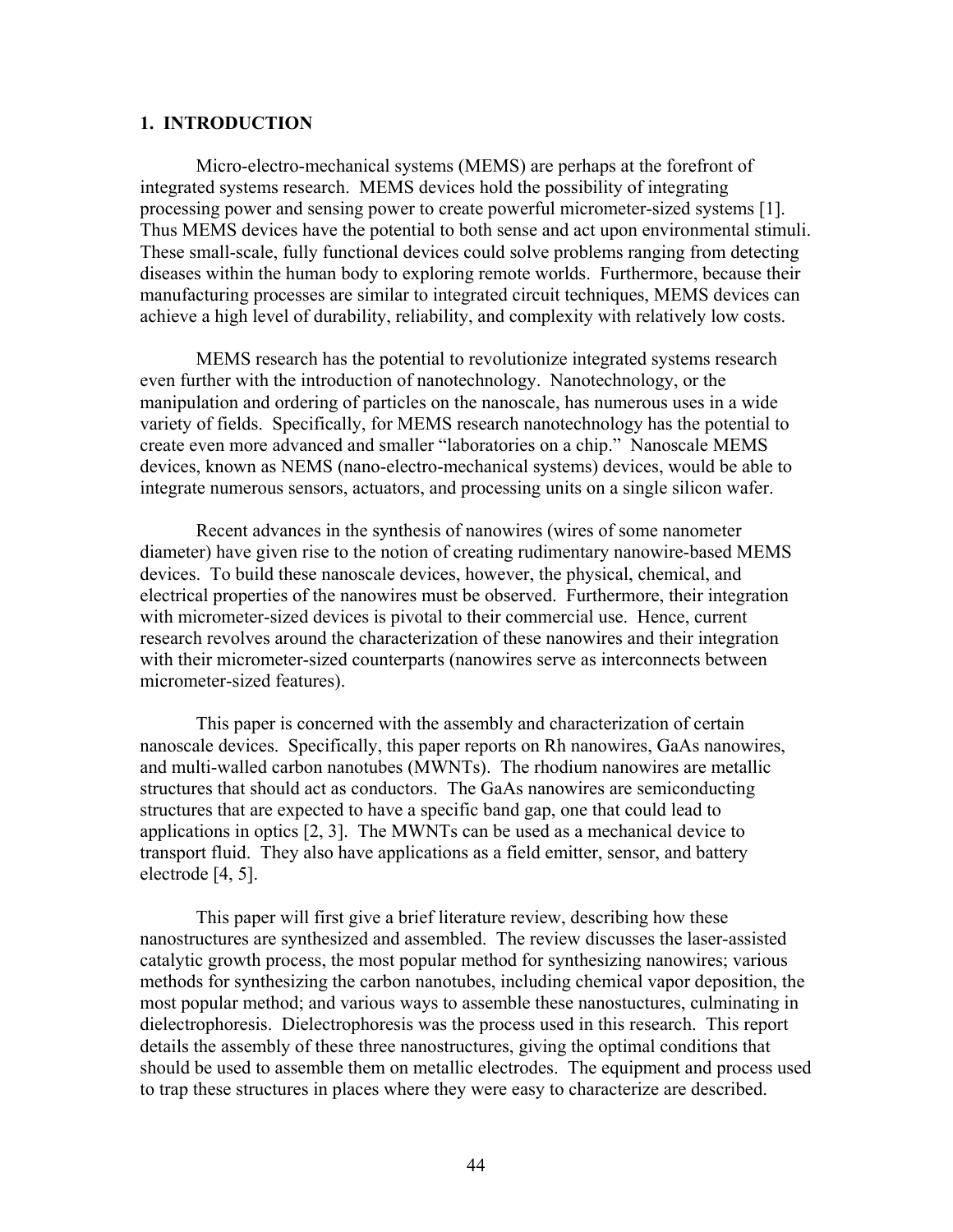The next section of the report discusses how the nanostructures were characterized — specifically, current-voltage relationships and how they change with temperature. This information is important so that these structures can be characterized as sensors. The paper concludes by discussing ways in which the research could have been improved, ideas for future research, and the broad outlook for the future of NEMS devices.

# **2. LITERATURE REVIEW**

# **2.1 Nanowire Synthesis**

Nanowires and nanotubes can be synthesized and assembled in a variety of ways. Scientists and engineers are continually trying to develop new methods to give people more control over the outcome, including how long and wide these nanostructures should be and where they assemble on very large scale integrated (VLSI) circuits.

A popular way to synthesize nanowires has been developed by scientists at Harvard University [6, 7]. This method, called laser-assisted catalytic growth (LCG), uses a vapor-liquid-solid process. The process was first used to synthesize Si nanowires. In this instance, the process began with a solid piece of  $Si<sub>0.9</sub>Fe<sub>0.1</sub>$ . Laser ablation of the Si-Fe combination created a vapor of Si and Fe that quickly condensed to form liquid Si-Fe nanoclusters. These nanoclusters acted as the catalyst upon which the nanowire was grown. The nanoclusters were then supersaturated in Si, which then precipitated and crystallized as nanowires.

The success of this process requires consulting a binary phase diagram for Fe-Si. This phase diagram can show where FeSi liquid can coexist with a Si solid. The process should then be operated at this temperature and pressure so that the FeSi liquid catalysts can start the crystallization of Si nanowires. For this reason, to create Si nanowires on a FeSi catalyst, the experiment had to be run above 1150°C. While this was not impractical, it was desirable to find a lower temperature [6, 7].

Gold and silver have been studied as possibilities for creating a nanocluster catalyst. Inspection of the Au-Si binary phase diagram indicated that creating Si nanowires from an Au catalyst could be done nearly 800°C lower than when using Fe. In this case, however, the nanoclusters would consist of pure Au and not an Au-Si combination as when using Fe. Experiments demonstrated that Si nanowires grew on Au catalysts at temperatures between 370°C and 500°C. Furthermore, the nanoclusters that terminated the wires were indeed Au [6].

While this method was easily extended to create Ge nanowires, creating compound semiconducting nanowires proved to be more complicated. Compound semiconductors, such as GaAs, create a more complicated phase diagram because there are now three elements to consider: Ga, As, and a metal used for the catalyst (usually Au) [8, 9]. The phase diagram was simplified, however, by looking at the pseudobinary phase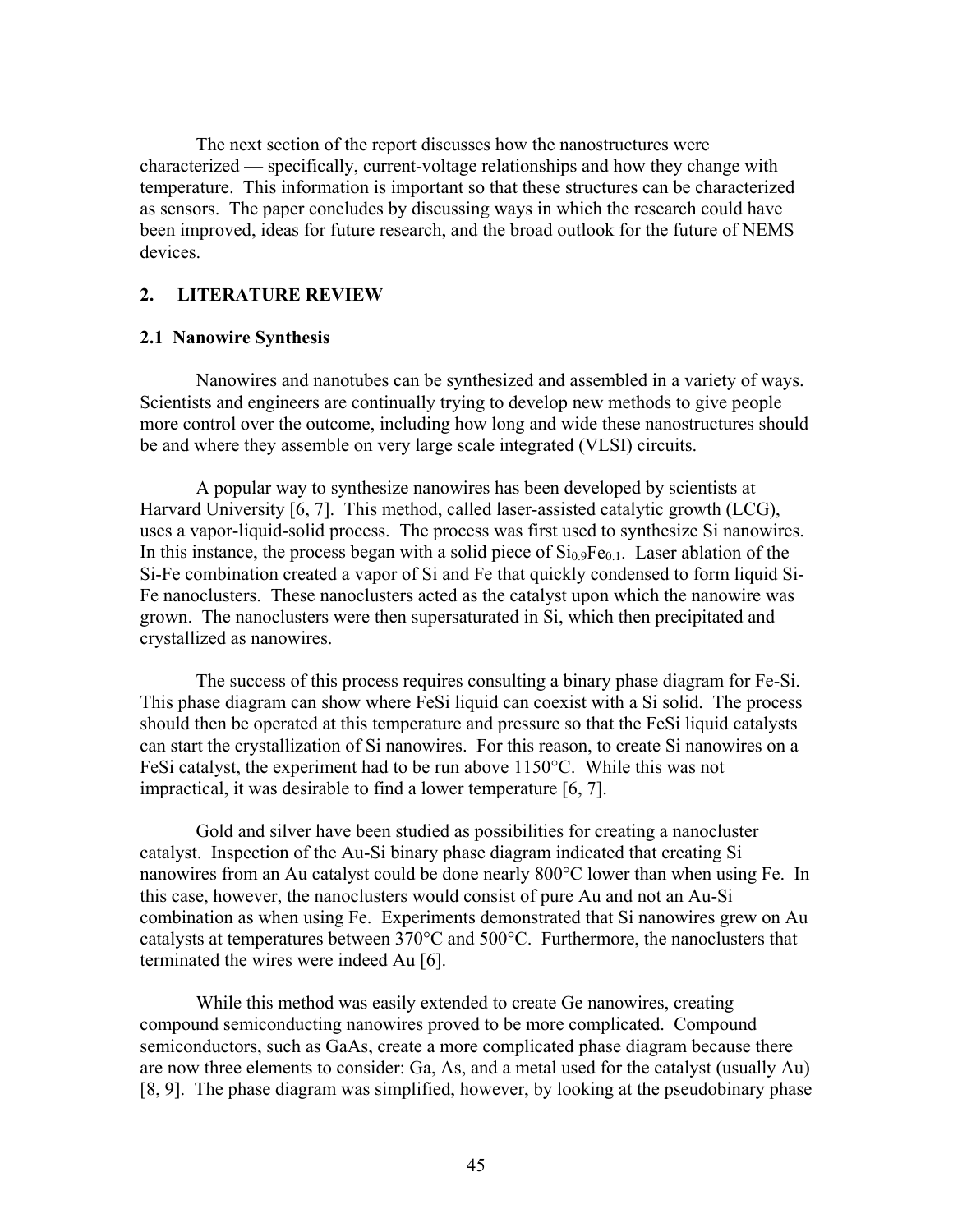diagram of the metal and the semiconductor. In this case, the compound semiconductor was treated as a single element. By using this method, researchers could synthesize GaAs nanowires on Au nanoclusters at temperatures above 630°C.

Finally, the length of the nanowires can be controlled by the time spent at higher temperatures. As long as the nanowires are in the furnace, they will continue to grow. They will leave the furnace when the gas flow from the laser ablation carries the wires out of the furnace. The laser ablation can be controlled; thus, the length of the nanowires can be controlled and predicted [6].

Thus, the laser-assisted catalytic growth method for synthesizing nanowires is quite useful. Known phase diagrams can be used to accurately predict optimal conditions for synthesizing the wires, and laser ablation can be used on a variety of metals to create catalysts.

### **2.2 Carbon Nanotube Synthesis**

Because carbon nanotubes are different from nanowires, a different process of synthesis is needed. Nanotubes are hollow structures through which liquid could flow. Nanowires, on the other hand, are solid structures that will conduct current and can otherwise act as a wire. Synthesizing a tube proved to be more difficult, though the process was similar.

### **2.2.1 Carbon Arc Discharge Method**

Carbon nanotubes were first discovered by accident by Sumio Iijima. The accidental conditions were then reproduced in an effort to purposely synthesize the nanotubes [10, 11]. A DC voltage of approximately 20 V was applied to pure graphite electrodes. The current was kept between 40 and 100 A. These conditions caused an electric discharge between the anode and the cathode. This discharge creates a carbon plasma, and the anode is constantly evaporated and deposited on the cathode.

The deposition on the cathode forms a cylindrical shape that can then be broken off and opened. Inside are numerous columns that contain nanotubes. These tubes form only when there is a large amount of current (40 A or higher). If there is not enough current, the deposits will simply be amorphous carbon.

This process is not very accurate and leaves little control over the size and length of the nanotubes. It also gives little control over where they are synthesized. A new method, known as chemical vapor deposition (CVD), uses the same basic idea of depositing a carbon plasma, but attempts to control the outcome more than the electric discharge method.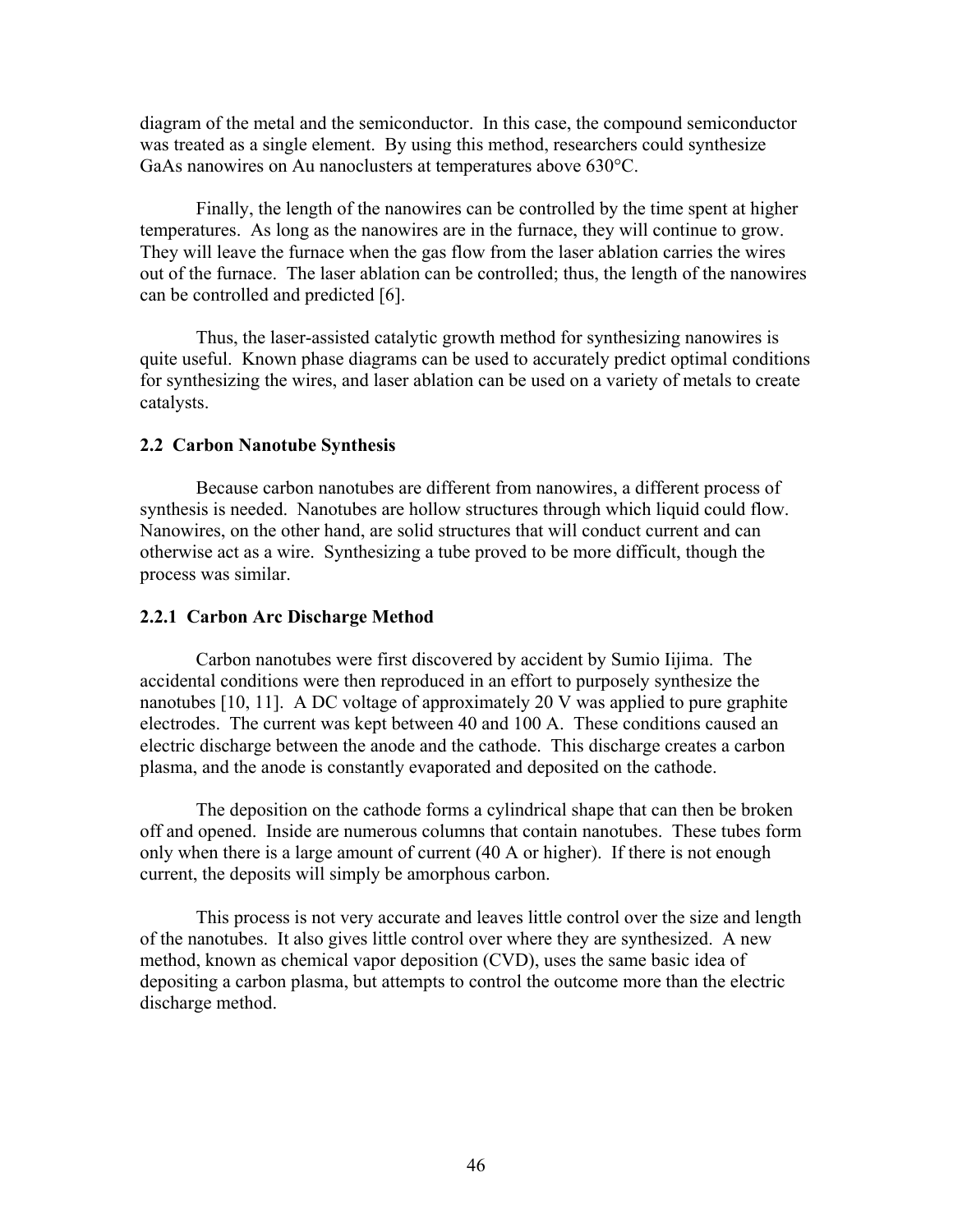### **2.2.2 Chemical Vapor Deposition**

A method employed by chemists at Nanjing University in China uses a process called microwave plasma-enhanced chemical vapor deposition (MW-PECVD) [4, 5]. This process is similar to LCG because it uses a catalyst to grow the nanotubes. In this specific experiment, the Fe was used as a catalyst to grow the carbon nanotubes. The catalysts were placed in a quartz tube, which was then placed in a vacuum system. Argon and hydrogen were first used to reduce the Fe catalysts, and then benzene vapor was introduced into the system. The benzene vapor then crystallized on the Fe catalysts, forming nanotubes.

The MW-PECVD system was improved in South Korea at Chungnam National University. The deposition of metal films in a vacuum was replaced by a spin coating of a magnetic field solution. The magnetic fluid was created by dispersing magnetic nanoparticles in solution. The solution used was a dispersion of  $Fe<sub>3</sub>O<sub>4</sub>$  nanoparticles dissolved in ammonia hydroxide. It was coated on a Si wafer and then placed in a furnace under low pressure. NH<sub>3</sub> gas was introduced into the furnace followed by  $C_2H_2$ . Carbon nanotubes were formed on the Si substrate.

It was found that the diameter of the nanotubes was directly proportional to the diameter of the nanoparticles in the magnetic fluid. Larger particles yielded larger nanotubes. The researchers could control the size of the nanoparticles by the amount of ammonia hydroxide. A larger amount of the ammonia hydroxide yielded smaller nanoparticles, which then yielded smaller nanotubes. Since the diameter of the particles could be controlled easily, so could the diameter of the tubes.

# **2.2.3 Template-Synthesis Method**

A completely different method for synthesizing carbon nanotubes uses templates. Scientists from Tsinghua University in Beijing have developed a technique that uses templates to control the diameter of the nanotubes [12].

They use highly ordered anodic aluminum oxide (AAO), which is a nanoporous material. The size of the pores can be controlled by adjusting the oxidizing voltage of the aluminum. The AAO was placed in a vacuum chamber, and CVD was used to synthesize the nanotubes within the pores of the AAO template. Iron was used as a catalyst and was electrodeposited into the pore bottom of the template. The Fe was then reduced, using hydrogen gas, and an ethylene-argon gas mixture was introduced into the system. The nanotubes then grew on the Fe catalysts that had taken the shape of the pores in the AAO template.

The diameters of the tubes were directly proportional to the diameters of the pores. The average diameters of the tubes were generally a few nanometers larger than the diameters of the pores, but this is thought to be due to thermal expansion of the pores during nanotube growth.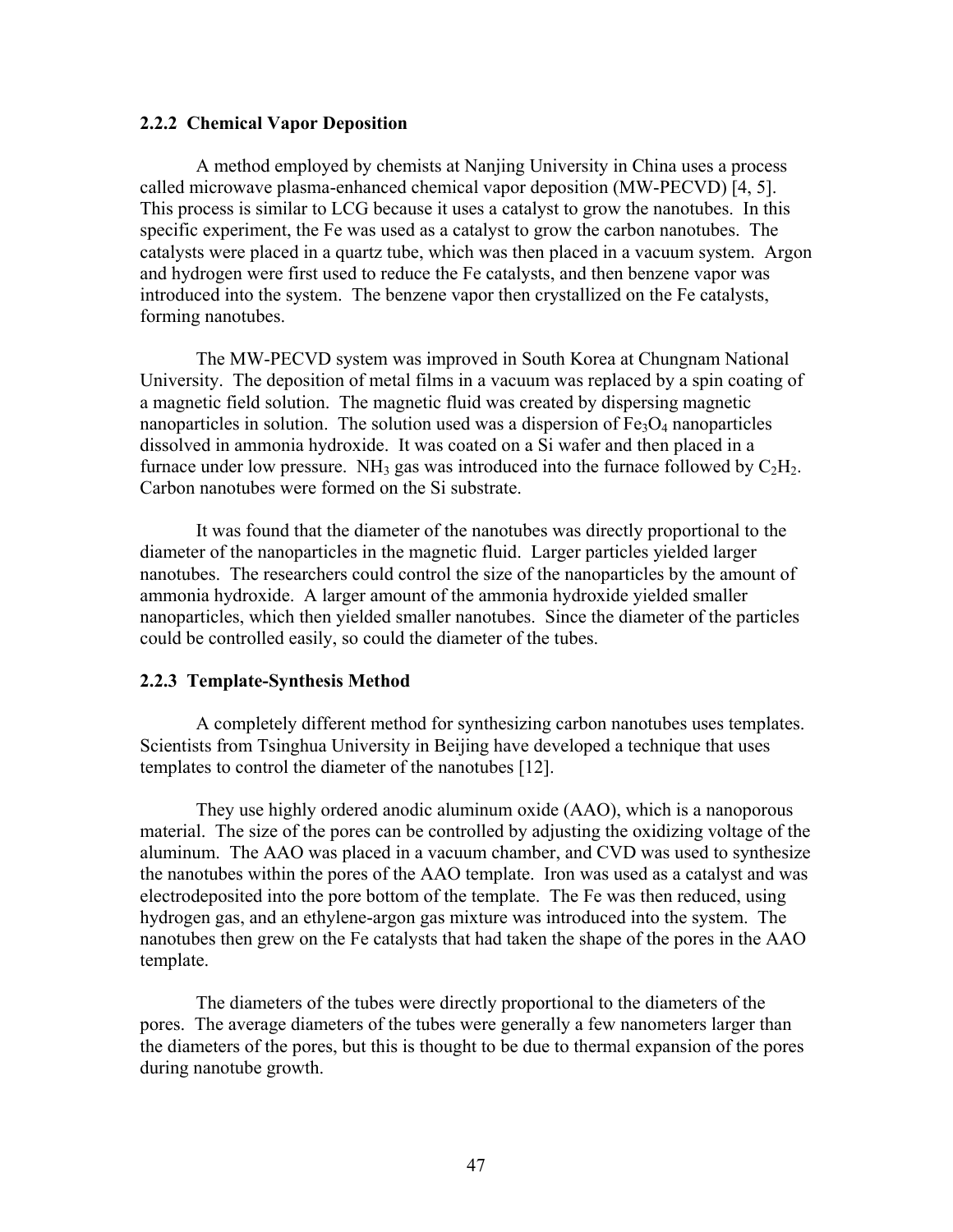# **2.3 Assembly Technologies**

This section describes previous methods used to assemble nanowires. In this section, three specific methods will be described: directed growth, chemical templating, and dielectrofluidic assembly. It will review the works of Dr. Hongjie Dai (Stanford University) on directed growth procedures, Dr. Chad Mirkin (Northwestern University) on chemical templating, and finally Dr. Thomas Malluok (Penn State) and Dr. Theresa Mayer (Penn State) on dielectrofluidic assembly.

# **2.3.1 Directed Growth**

Directed growth is the method by which nanowires are grown at specific locations to integrate them with some other circuitry. This gives rise to the possibility of creating nanowire based electronic devices. Specifically this involves knowledge of nanowire synthesis using chemical vapor deposition. Chemical vapor deposition (CVD) is the process by which elements in gaseous form can be condensed to thin films of solid form. These thin films can then be deposited on a wafer. Currently, it is possible to grow Single Walled Nanotubes (SWNT) using a process known as catalyst patterning. Catalyst patterning is similar to standard photolithography procedures for wafer fabrication, except that an additional catalyst layer is placed on top of these electrodes [13, 14, 15, 16]. This catalyst layer contains special chemical properties that allow CVD processes to actually orient and grow SWNTs across these electrodes.

After initial wafer fabrication is complete (using standard photolithography / thermal oxidation / sputtering procedures), "a poly(dimethylsiloxane) (PDMS) elastomer stamp"[pg. 7975, 14] is covered with a catalyst solution. This PDMS stamp is then placed on top of the fabricated wafer, hence transferring the catalyst solution to the electrodes on the wafer. After calcinations, the wafer is run through standard CVD processes. This causes the growth of the SWNTs across the electrodes on the wafer.

Using this catalyst / CVD method (catalyst patterning), growth of rudimentary nanostructures is possible. The key to growth is the catalyst material used and the conditions of the CVD processes. Furthermore, wafer fabrication also plays an important role in SWNT growth. Gaps between adjacent electrodes affect lengths of the grown SWNTs [15,16]. Also, using directed growth, a strong bond between electrode and SWNT is present. This is useful when doing mechanical testing on the grown SWNT.

# **2.3.2 Chemical Templating (DNA Templating)**

Chemical templating is a process by which nanoparticles can be assembled using the recognition patterns of DNA. By using thiol modified nanoparticles, a DNA pattern can be added within them. Hence, when another thiol modified nanoparticle is introduced that complements the first one, assembly occurs. This section will examine the work of Dr. Chad Mirkin in this field.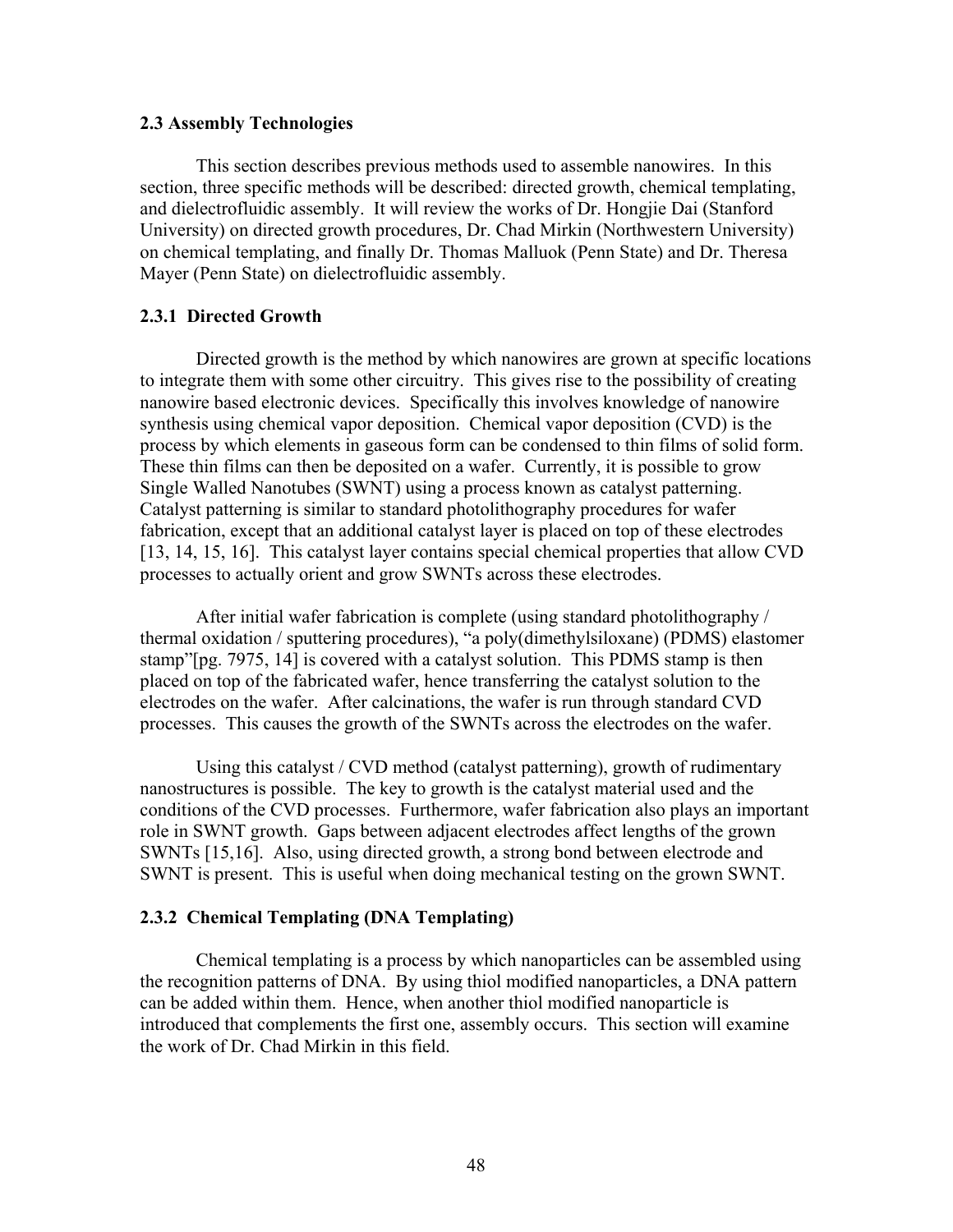DNA templating, as a method for nanoparticle assembly, is employed by doing the following. First, nanometer sized particles (such as Au) have attached on their surfaces DNA oligonucleotides and thiol [17]. Thiol is used as an adhesive between the Au particles and the oligonucleotides. When nanoparticles with complementary DNA oligonucleotides are introduced, assembly occurrs. Thermal denaturation is the process by which one can disassemble these particles.

Furthermore, two component nanoparticle systems can also assemble by DNA templating [18]. A component is a reference to a specific type of particle; Au specifically was used in Dr. Mirkin's one component system. Similar thiol based particles are used once again for templating in the two component system. This shows that DNA templating based assembly is not necessarily subjected to a particle's size and chemical composition. Hence, it gives rise to the possibility of constructing "anatural" bondings and having different types of particles assemble (e.g. Au and Rh).

# **2.3.3 Dielectrofluidic Assembly**

Dielectrofluidic assembly is the method used by this project to assemble nanowires. Dielectrofluidic assembly involves the introduction of electric fields to assemble nanowires suspended in some medium (such as acetone or isopropanol). This assembly procedure involves the optimization of three parameters, voltage, time, and frequency, to maximize nanowire assembly yields. This section will look at the papers of Dr. Thomas Malluok and Dr. Theresa Mayer.

This method begins with lithographically defined electrodes where nanowires can assemble. For electric field assisted assembly to occur, metallic nanowires must polarize [19]. The most convenient way for polarization is through the introduction of an AC signal source. This is due to the source's frequency. Usually, a higher frequency allows the nanowires to polarize more quickly. The unfortunate fact of this is that too high of a frequency actually causes no polarization and consequently no assembly. It should also be noted that once a nanowire assembles, the possibility that another nanowire will assemble near it is low. This is due to the assembled nanowire's own electric field impeding further assembly.

Another parameter that decides assembly yields for this method is the peak to peak voltage applied by the AC signal sources [19,20]. A higher peak to peak voltage causes a stronger electric field. Hence, with stronger electric fields, there is greater likelihood that a nanowire will assemble. However, like the frequency parameter, too high of a voltage causes the assembly electrodes to actually burnout.

Lastly, the time the AC signal source is present is also important in determining assembly yields. Much like the voltage parameter, the time the AC signal source is present has a direct effect on the chance for assembly. However, again like the voltage parameter, too great of a time can actually cause the assembly electrode to burnout. This is due to the fact that the assembly electrodes are just capacitors, and hence, when the dielectric medium between them (air) becomes conductive, a short is produced.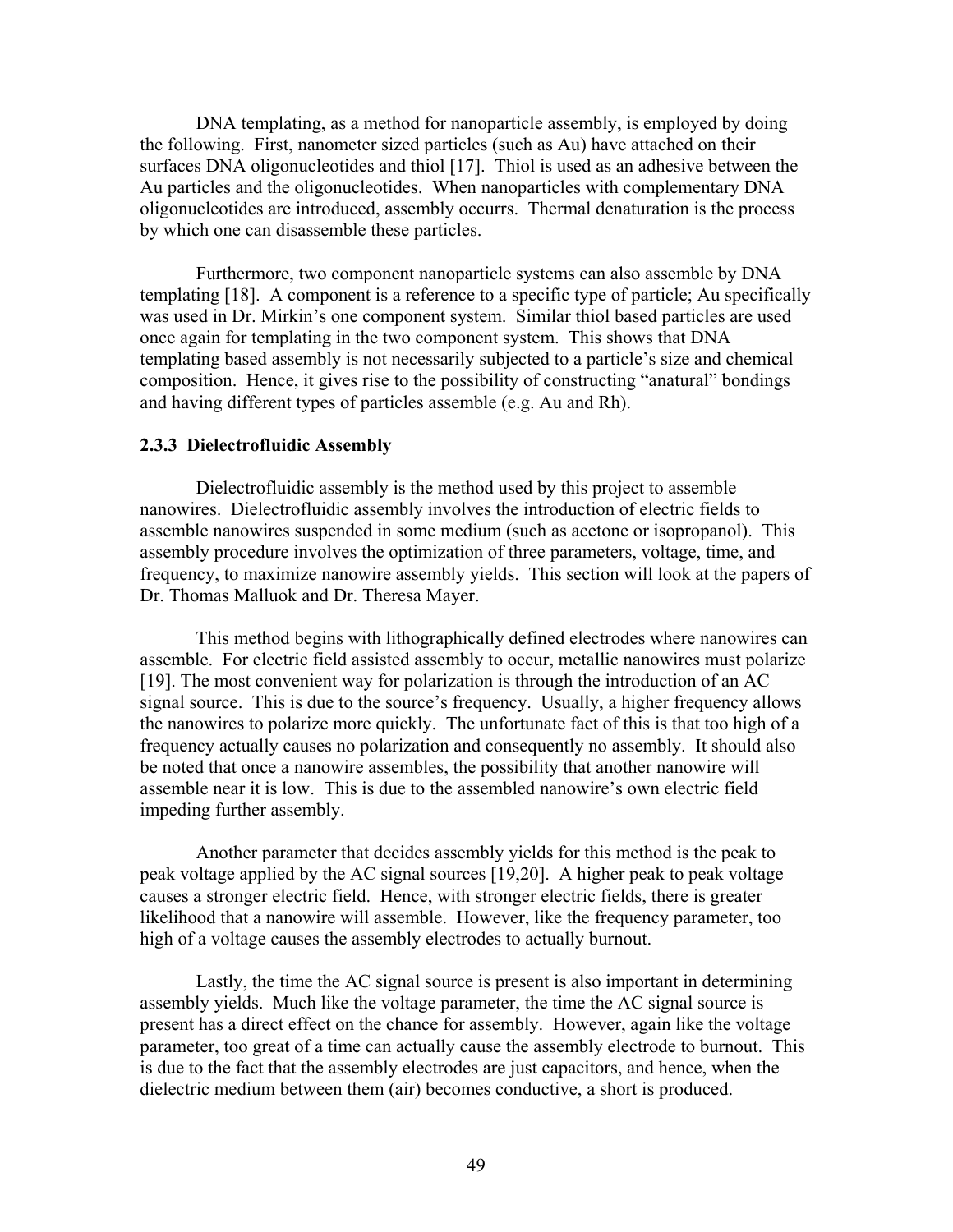### **3. EXPERIMENTAL METHODS**

# **3.1 Wafer Design**

The wafer design process involved the development of two distinct designs for different uses. The first design, the experimental wafer design, was created primarily for the University of Pennsylvania's NEMS Laboratory. It served as a vehicle for both nanowire assembly and testing. The second design, the VT / Experimental wafer design, had dual purposes. Because the design was outsourced to locations with greater precision than the University of Pennsylvania's Microfabrication Laboratory, more sensitive versions of the first design were produced. Along with the more precise version of the first design, the VT / Experimental design also had a replication of a VLSI Virginia Tech design, which at a future date, could serve as another testing vehicle for the NEMS Laboratory. The experimental wafer design was actually fabricated, while the VT / Experimental design was completed only up to its design stage.

### **3.1.1 Experimental Wafer Design**

The goal of this wafer design was to create a wafer that could assemble nanowires and test them for electrical and mechanical properties. Electrofluidic assembly was the method used for assembly. Electrofluidic assembly involves the introduction of electric fields to assemble nanowires suspended within some solution (usually acetone or isopropanol). The design used micrometer-sized conductive electrodes (see Figure 1) for AC signal source excitation. This created a uniform electric field between these electrodes. However, an electrically insulating  $SiO<sub>2</sub>$  layer was added on top of the now "buried" electrode layer, to create a weakened electric field above the  $SiO<sub>2</sub>$  layer. The design then added another conductive electrode layer on top of the  $SiO<sub>2</sub>$  to concentrate the weakened electric field between these "upper" electrodes (passive electrodes). This concentration of electric field makes it possible for nanowire assemblage to occur on this wafer, given the proper voltage, frequency, and time parameters for the AC signal source.



*Figure 1. Experimental design setup.*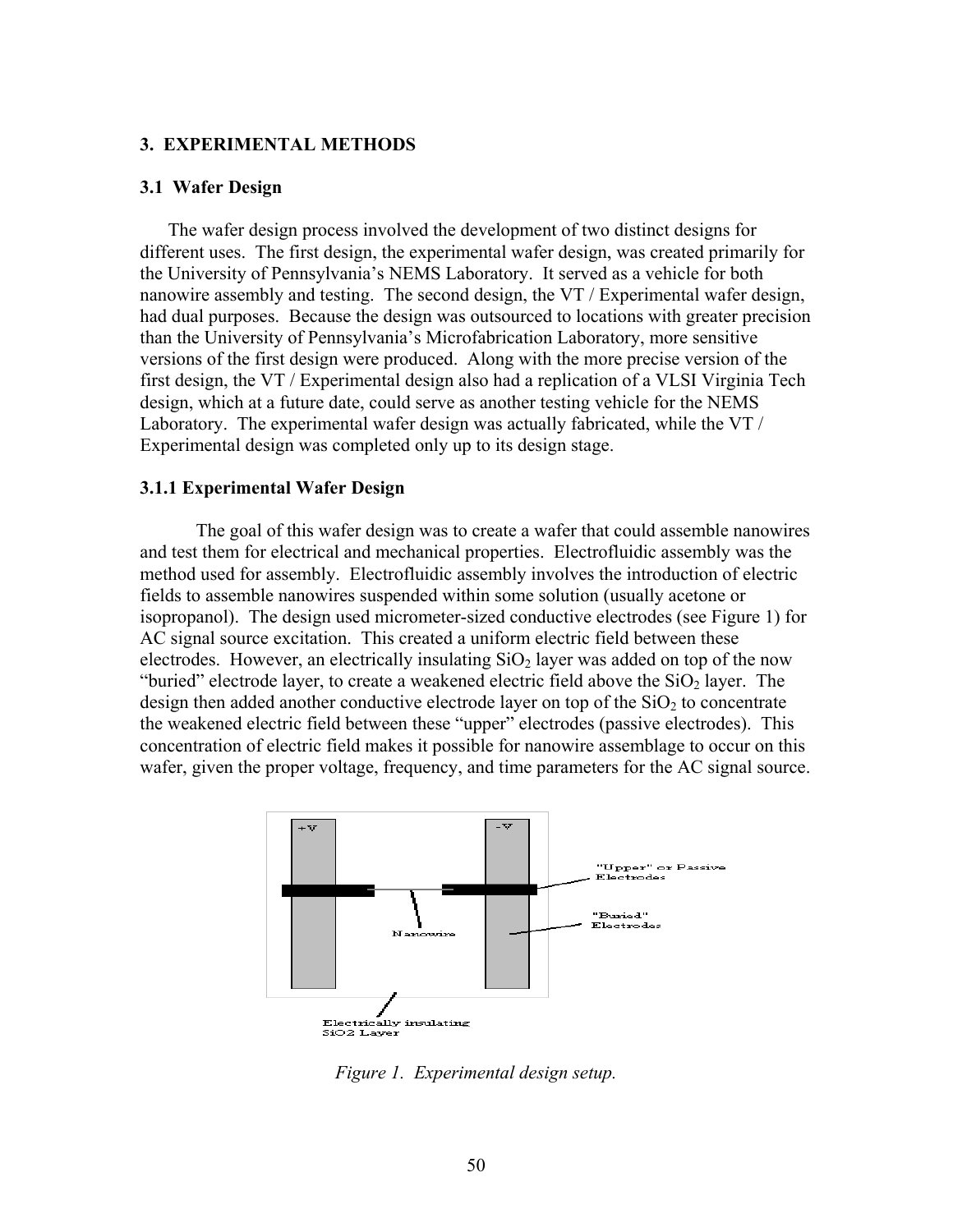All designs for the wafer were done using AutoCAD 2000 software. The wafer model was a 4-layer design with 100 assembly sites (places where nanowires could assemble) per circuit. Two different designs, "clamped" and "unclamped," were placed on the wafer, and this section will elaborate on their characteristics.

Circuit designs for both the "clamped" and "unclamped" versions began with the "buried" electrode layer. This layer was the site for the AC signal source introduction. The layer is considered "buried" because it is the first layer on the wafer and consequently underneath layers 2, 3, and 4 (see Figures 1 and 2). All electrodes within this layer were of 10 µm width. This layer provides 10 pairs of parallel electrodes, with one of the pairs connected to the positive signal source and the other to the negative signal source. Each of these parallel electrodes was 500  $\mu$ m long. Additionally, this layer provides two electrodes that connect the paired electrodes to outside AC signal sources. Other lengths are specified in Figure 3.

#### **Side View of Wafer Fabrication**



*Figure 2. Side view of wafer fabrication (thickness not to scale).* 

The second layer for both "clamped" and "unclamped" versions provides contact points between the aforementioned "buried" electrode layer and the third layer. As stated before, after the "buried" electrode layer (layer 1) is added, layer 2 is the electrically insulating  $SiO<sub>2</sub>$  layer. Since layer 2 is electrically insulating, it is not possible for any outside AC signal source to induce an electric field on the "buried" electrode layer. Hence layer 2 of the AutoCAD model etches out 50  $\mu$ m-sized squares from the SiO<sub>2</sub> layer so that contact can be made with the "buried" electrode layer. Two squares are etched out — one for the positive and one for the negative AC signal source contact point.

The third layer for both versions is the "upper" electrode or passive electrode layer. This layer produces concentrated electric fields between all passive electrodes as a result of their conductive properties. These passive electrodes, coming in pairs (because one will take positive and one will take negative signal sources), are also known as assembly sites (see Figure 4). Spacing between each passive electrode pair varies from 5 µm to 30 µm (5 µm, 6 µm, 7 µm, 8 µm, 10 µm, 12 µm, 15 µm, 20 µm, 25 µm, and 30 µm) and changes per column (see Figure 3). These varying lengths allow for a multitude of different-sized nanowires to be assembled on a single circuit. All passive electrodes have widths of 10  $\mu$ m.

The third layer also provides for vias, or contact pads where electrical probes can be placed to excite AC signal sources across the wafer. Using the inlets provided by layer 2 (which removes 50  $\mu$ m squares from the electrically insulating SiO<sub>2</sub> layer), the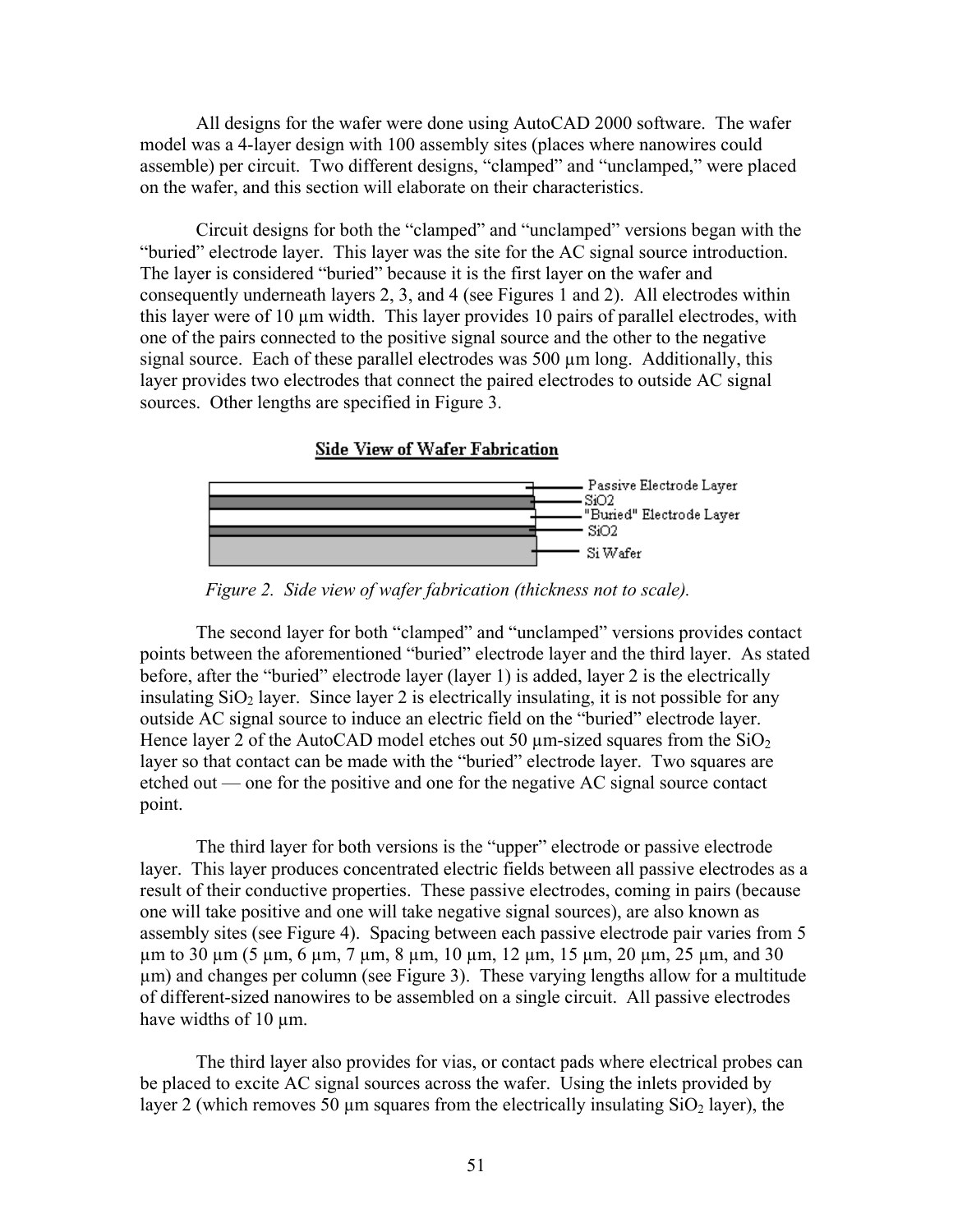third layer encloses those inlets (allowing for contact with "buried" electrode layer 1) and then connects them to relatively large 200 µm squares. These 200 µm squares in the third layer serve as contact pads for electrical probes.



Spacing between 30 um to 5 um (varying for each column)

*Figure 3. Experimental wafer design and dimensions.* 

Differences in the "clamped" and "unclamped" versions arise first in layer 3. Layer 3 is completed in the "clamped" version after all passive electrodes and vias are added. A "clamped" version is more useful in mechanical testing of assembled nanowires because this version essentially clamps down the nanowire after assemblage, and hence, provides for a more stable testing environment. The fourth layer for a "clamped" version circuit is introduced after electrofluidic nanowire assembly has occurred. This fourth layer goes on top of the passive electrodes and the assembled nanowire — so the nanowire is sandwiched with the third passive electrode layer on bottom and the fourth clamping electrode layer on top.

In the "unclamped" version, which is better used for electrical testing purposes, layer 3 also includes 200 µm-square contact pads, adjacent to and overlapping the passive electrode pairs. Measurements including I-V curves, resistance, and other properties can be obtained using these pads.

Layer 4 is applicable only to the "clamped" version of this circuit. As described before, layer 4 essentially sandwiches the assembled nanowire in order to create a more suitable environment for mechanical testing. Layer 4 also includes 200  $\mu$ m-square contact pads for the same reasons as in the "unclamped" version. Dimensions and locations of layer 4's clamps are identical to those of the passive electrode layer in layer 3.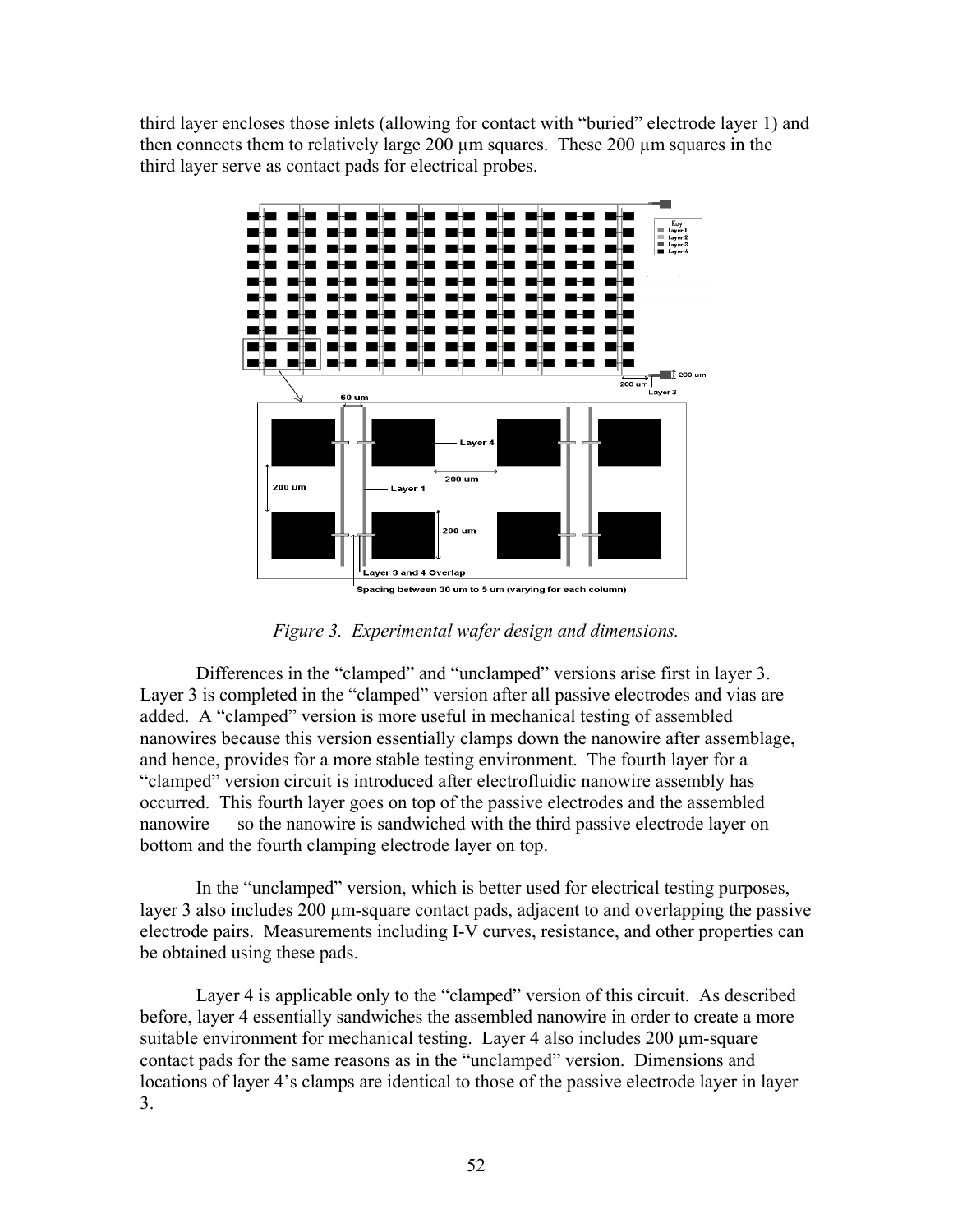Several other factors were taken into account for this design. First, all points in the design where adjacent figures were to come into contact had to overlap. This took into account the possibility that fabrication mistakes could occur (e.g., electrical connections would hold even if there was a 1 µm mistake in fabrication). Second, all dimensions for all figures had to be revised to adhere to the University of Pennsylvania Microfabrication Laboratory's capabilities (i.e., smallest dimension of 3  $\mu$ m). Finally, alignment marks and cutting marks were also present on the design to ensure proper layer alignment.

# **3.1.2 Virginia Tech / Experimental Wafer Design**

Like the experimental wafer design described above, the VT design was created to assemble and test nanowires. All specifications in the first design could be scaled down because this second design will be outsourced to a location with more precise tools for fabrication. Additionally, a replication of a Virginia Tech VLSI design was added to this wafer. Both the smaller specification design and the VT VLSI design are discussed in this section.

Differences between the first wafer design and this wafer design are as follows. First, all assembly sites in the VT wafer have gaps ranging from  $3 \mu m$  to  $6 \mu m$ , with increments of approximately 0.3  $\mu$ m, as opposed to gaps of 5  $\mu$ m to 30  $\mu$ m in the first design. Second, the VT wafer has a total of only three columns, as opposed to 10 columns in the first design. Hence there are only 30 possible assembly sites instead of 100. Finally, 16 of these circuits can be fit (due to their small size) on half of a 2 inch wafer.

The VT design is a VLSI design with a total of 17 assembly sites per circuit. Assembly sites on this design again vary from 3 to 6  $\mu$ m, but with increments of 0.2  $\mu$ m. There is a total of only one column and 17 rows in this design. The widths of all electrodes ("buried" and passive) are 3 µm.

There are three variations to the VT design. Design A of the VT design (see Figure 4) is a basic assembly circuit. Design B has its two 5  $\mu$ m-wide electrodes (running parallel to the assembly sites) connected to the buried layer 1. These two parallel electrodes are connected to the 14 µm square but not to the assembly sites themselves. The parallel electrodes are used for testing a nanowire for electrical and mechanical properties after assembly. Lastly, Design C is similar to B except that it lacks the two 5 µm-wide parallel electrodes. This circuit is useful when connecting an assembled nanowire to a microprocessor for analysis.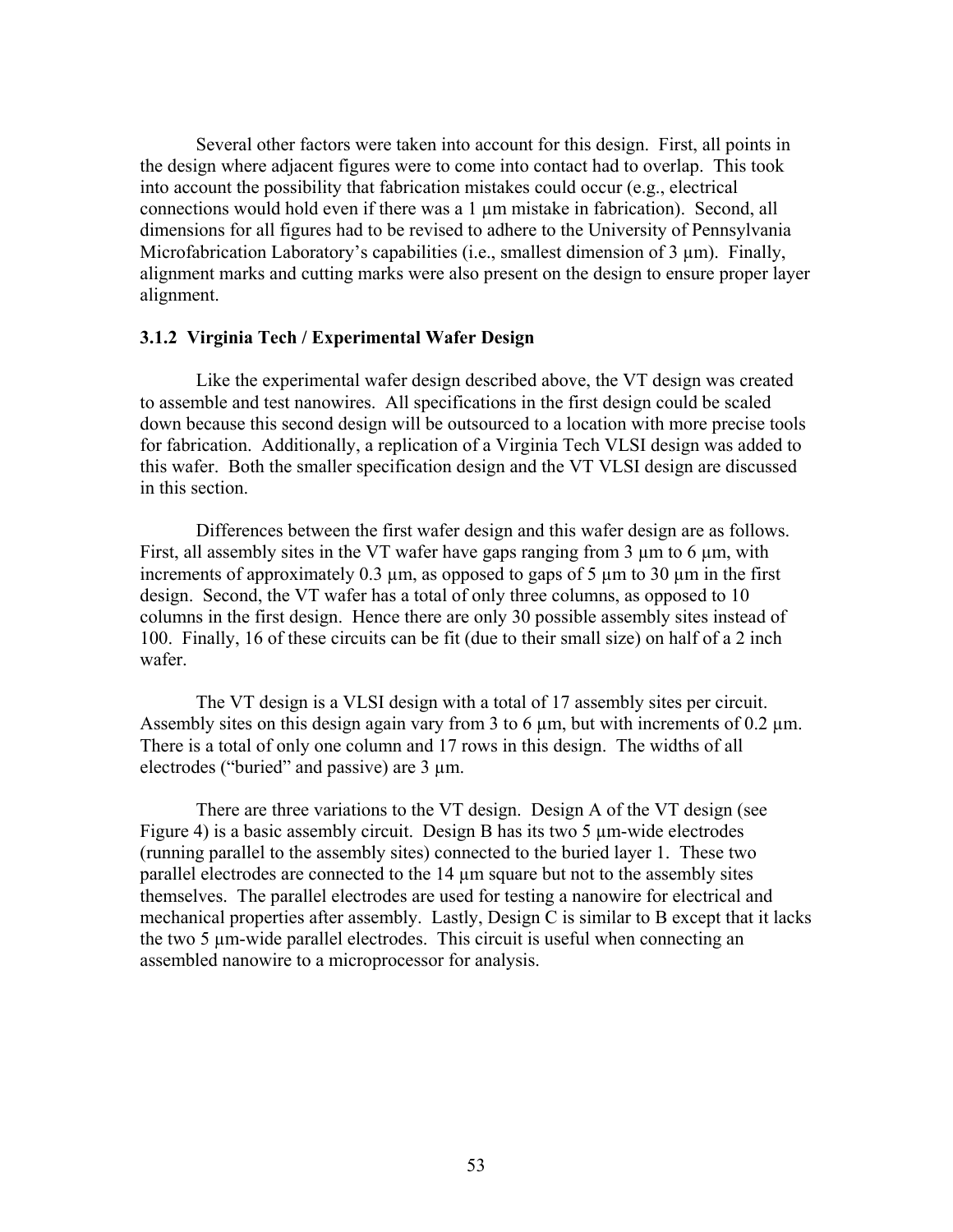#### **Design A**



*Figure 4. Design A of the VT design.* 

# **3.2 Wafer Fabrication**

Fabrication of the experimental wafer involved three steps: mask fabrication, thermal oxidation / sputter deposition, and finally photolithography procedures. Each of these steps, along with the specifics of its application on these wafers, is explained in this section. This wafer fabrication involved only the experimental wafer design described in section 3.1

# **3.2.1 Mask Fabrication / Photolithography**

Mask fabrication involves the transfer of AutoCAD models into tangible glass plate patterns of a design. Masks serve as stencils for etching a design on a particular wafer . There are two types of masks: clear field and dark field. Each "paints" (adds) a layer on the glass plate that blocks UV light. Clear field masks "paint" the AutoCAD design on the glass plate. Dark field masks "paint" everything on the glass plate except the AutoCAD design.

These masks are important during photolithography procedures. Photolithography is the process of etching a design onto a particular layer, using UV light and photoresists. Photoresists, similar to photographic film, exhibit different chemical and physical properties when exposed to UV light. One of these properties, vulnerability to certain acids, is what allows a mask and photoresist to etch out a pattern within a layer (see Figure 5).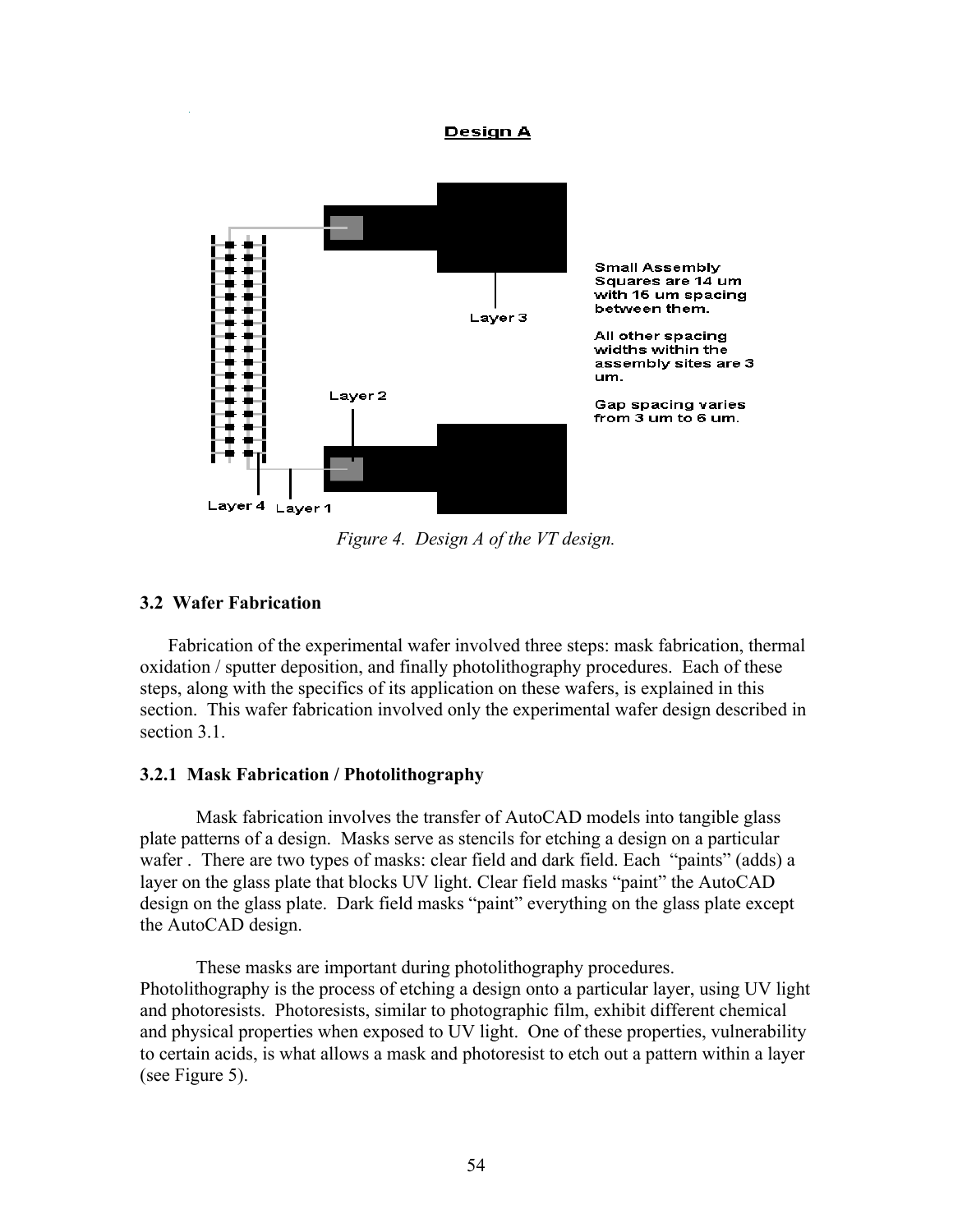

*Figure 5. Photolithography setup.* 

Either negative or positive photoresist can be used. Positive photoresist is developed when it is exposed to UV light. Negative photoresist, on the other hand, is developed when it is not exposed to UV light. Hence, negative photoresist is usually used with a clear field mask and positive photoresist is usually used with a dark field mask (assuming that one is using the liftoff method which is described in next section).

Another important decision that must be made in photolithography is whether to use liftoff or etching methods. Etching involves the placement of a photoresist on top of the layer to etch. Then the mask is exposed to UV light, and because the mask blocks UV light where the design pattern occurs, the design is replicated on the photoresist. With the use of an appropriate acid, an imprint of the design is placed on the layer. Liftoff, on the other hand, uses sputter deposition to "grow" the design on the wafer. Liftoff is a more delicate procedure and hence is advisable in highly sensitive wafer production. However, etching allows for the addition of thicker layers.

# **3.2.2 Thermal Oxidation / Sputtering**

The actual addition of new layers (layers to be later etched using photolithography) is done through two processes, thermal oxidation and sputtering. Thermal oxidation is most commonly used to grow the initial  $SiO<sub>2</sub>$  layer on top of the silicon wafer. Heating the silicon wafer to a very high temperature (usually above 900 $^{\circ}$ C) grows this SiO<sub>2</sub> layer. However, as a result of the chemical reactions that bind the growth of this layer, only a relatively small amount can be added (approximately 500 nm). To add larger amounts of  $SiO<sub>2</sub>$  or any other type of layer (e.g., Al or Au layer) requires using the process known as sputter deposition. Sputter deposition excites an element (such as Al or Au) to a point that it vaporizes and then condenses on top of the silicon wafer. This creates a uniform layer of that element on top of the wafer However, sputter deposition, although allowing for greater thickness, is not as accurate as thermal oxidation.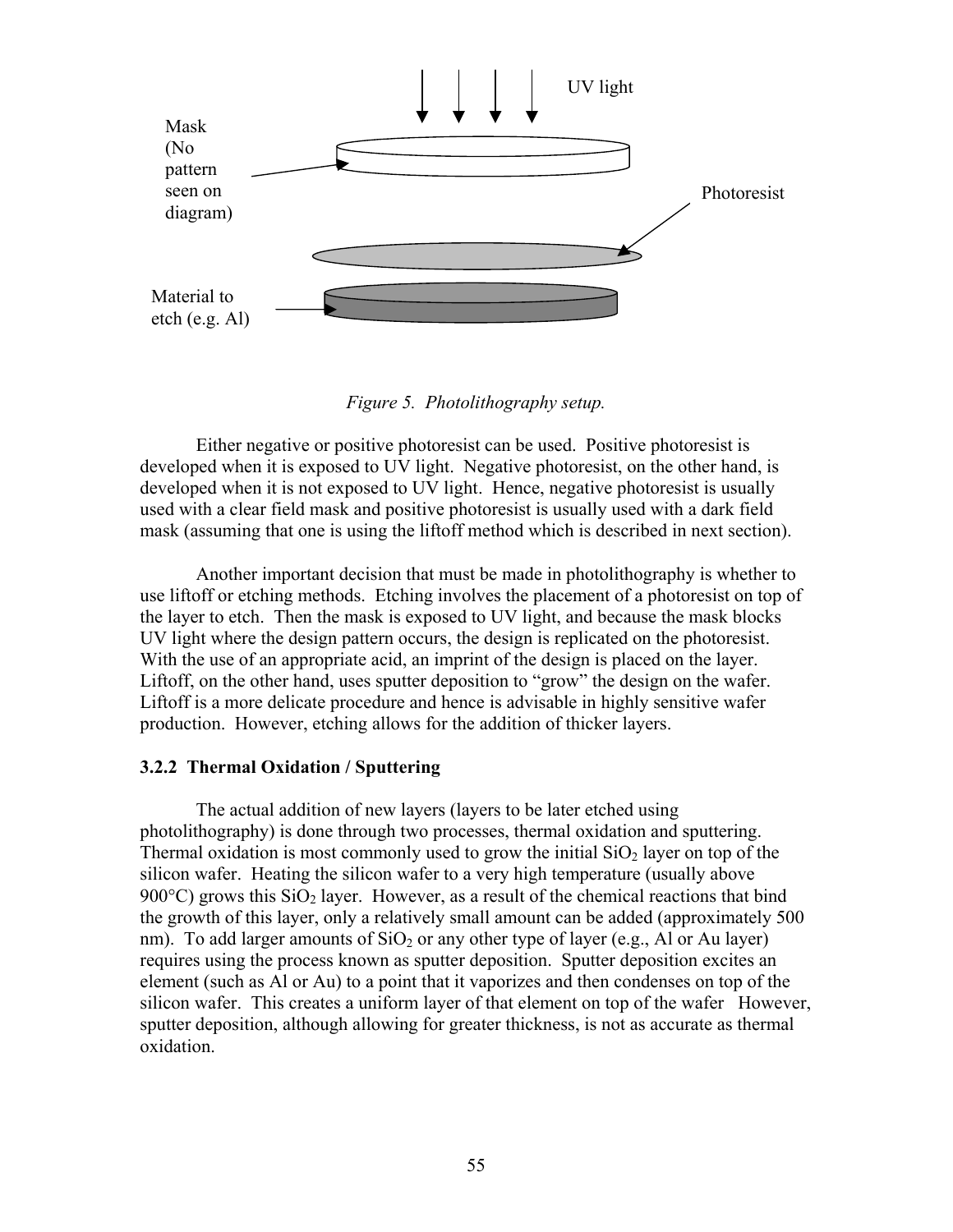## **3.2.3 Experimental Wafer Fabrication**

To fabricate the specific wafer used for experimentation, the following methods were employed. A 2-inch silicon wafer was used for fabrication. The first layer added was an electrically insulating 500 nm  $SiO<sub>2</sub>$  layer. This layer was grown using thermal oxidation at a temperature of 950 $^{\circ}$ C. The SiO<sub>2</sub> prevented the electrical properties of the silicon wafer from playing a role in the circuit.

The next layer added was a combination of a Cr and Au layer. First, a 10 nm Cr layer was sputtered on top of the  $SiO<sub>2</sub>$ . Next, a 190 nm Au layer was sputtered on top of the Cr layer. Au has superior conductive properties, making it an excellent element for the first layer in the design. But Au easily peels off  $SiO<sub>2</sub>$ . Since Cr has adhesive properties it was added to enable the Au layer to be more easily attached to the silicon wafer. After standard photolithography procedures were performed (clear field mask, 1.2) µm negative photoresist with liftoff method), the first layer of the AutoCAD model was imprinted on the Au layer.

After photolithography, an additional 150 nm  $SiO<sub>2</sub>$  layer was deposited on top. Unlike the first  $SiO<sub>2</sub>$  layer, this layer was deposited using sputtering. Layer 2 in the AutoCAD design (the layer that etches out contact points between the now "buried" first layer and an outside AC signal source) was imprinted on this  $SiO<sub>2</sub>$  layer using a clear field mask, positive photoresist, and the etching method of photolithography.

Next, the passive electrode layer (layer 3 in the AutoCAD model) was added by using again the liftoff method with clear field masks and a negative photoresist. This layer was made of a 100 nm Ni-Cr alloy, chosen for its Young's Modulus. This design required a material of high Young's Modulus so that it would not easily bend when a nanowire assembled on top of it. Although Cr would have been a more optimum layer, a Ni-Cr alloy was used instead because of constraints in the University of Pennsylvania's Microfabrication Facility.

The last layer added, specifically for the "clamped" version, was an additional 100 nm Ni-Cr alloy. Using liftoff with clear field masks and a negative photoresist, the fourth layer was added after electrofluidic assembly had occurred.

#### **3.3 Assembly Parameters**

Three properties decide whether a nanowire will assemble during electrofluidic assembly. These three properties are the voltage, frequency, and time for the applied electric field. The importance of each parameter is described below.

The peak-to-peak voltage is important for the AC signal source because a stronger electric field will have a greater chance to cause assembly. Although it may seem logical to consequently increase the magnitude of the voltage to the highest extent, maximizing the voltage has adverse effects because the passive electrodes may burn out. If too strong an electric field is induced across these passive electrodes, the capacitor-like electrodes,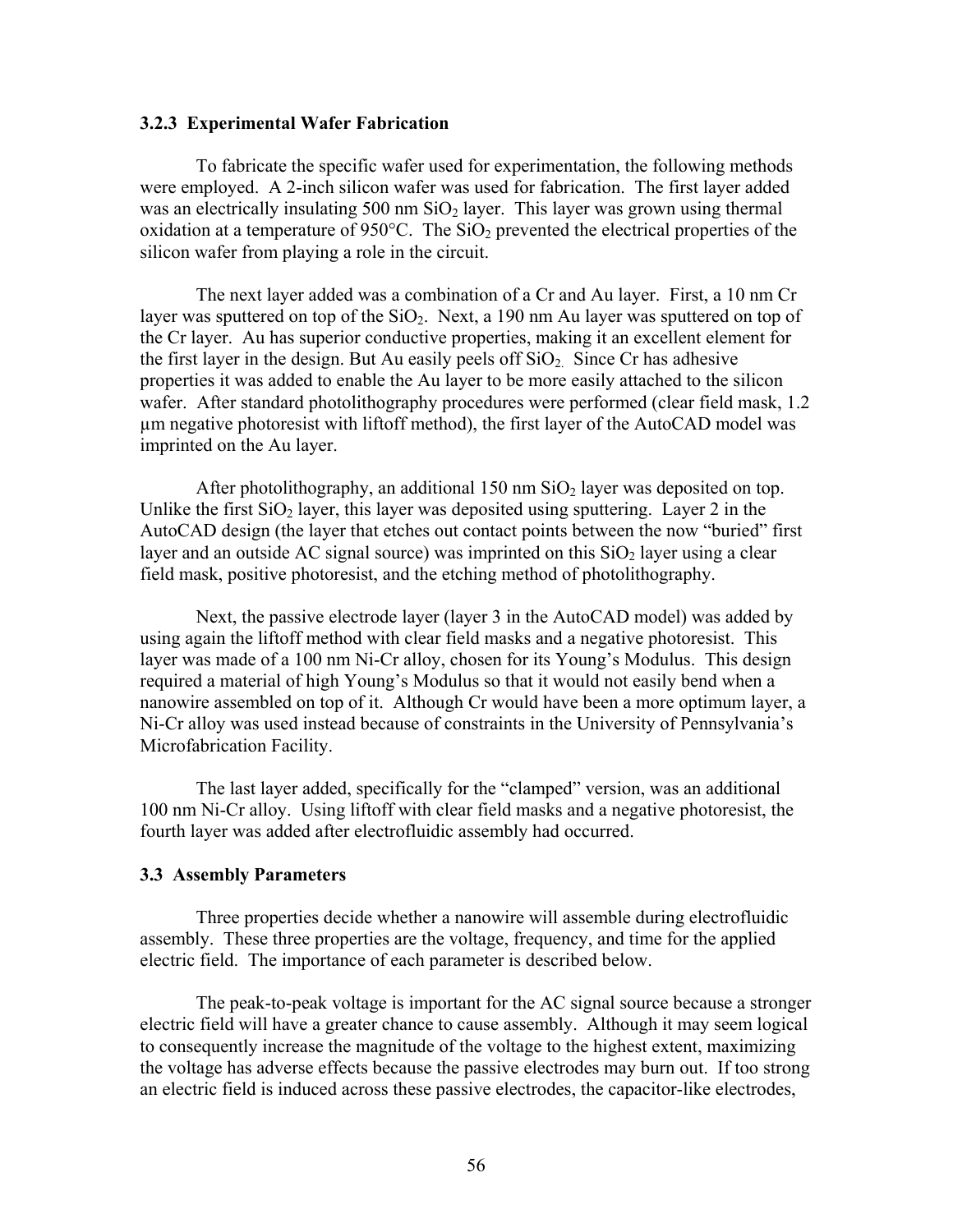will burn out (similar to a capacitor burning out when exposed to a very strong electric field). As with a capacitor, the larger the spacing between the two pairs of passive electrodes, the stronger the electric field required to burn them out. Hence, a 30 µm gap has a very small chance of a burnout compared to a 5  $\mu$ m gap.

The second parameter deciding nanowire assembly yields is AC signal source frequency. AC fields allow for the polarization of nanowires so that they can properly assemble across the passive electrodes. A higher frequency will cause a faster polarization of the nanowires, and consequently, faster assembly. However, too high a frequency causes no polarization. In this case, the shifting electrical signals change too quickly for the nanowires to polarize. Hence, they stay as they were, in a nonpolarized state. Optimum frequency is heavily dependent on the types of nanowires used.

The last parameter that decides nanowire assembly yields is the length of time the AC signal source is applied. As with voltage, long time periods usually have adverse effects, such as causing greater electrode burnouts.

# **3.4 Assembly Setup**

An alternating electric field is applied between arrays of adjacent 10-µm-wide metal electrodes separated by 60  $\mu$ m. The field is obtained by applying a 100 kHz signal from a Topward 8110 function generator between a second pair of electrodes isolated from the top alignment electrodes by 500 nm of  $SiO<sub>2</sub>$ . This signal is then amplified by a Bogen GA-6A amplifier and applied to the electrodes through an Electroglas Wafer Prober 131.

The optimal conditions for assembling Rh nanowires were applying an alternating field of 100 kHz – 10  $V_{\text{pp}}$  for 5 minutes. The optimal conditions for assembling MWNTs were applying an alternating field of 100 kHz  $-$  45 V<sub>pp</sub>, also for 5 minutes. The optimal conditions for assembling GaAs nanowires were applying an alternating field of 100 kHz  $-10$  V<sub>pp</sub> for 1 minute. Furthermore, the GaAs nanowires needed to be sonicated for 5 minutes prior to assembly. Without this sonication, the nanowires tended to clump together, making it difficult to isolate a single nanowire for testing.

An important factor of the assembly was the ability to reuse chips for multiple trials. Chips were cleaned by be being covered in acetone and sonicated for 5-10 minutes. The chips were observed during sonication to ensure that the top layer of electrodes was not being removed.

### **3.5 Electrical Characterization Setup**

Electrical characterization was performed on Rh rods and MWNTs. Unfortunately, the dimensions of the GaAs nanowires made it impossible to run electrical tests on them. The length of these nanowires was approximately 2 µm, so they had to be assembled on chips with gap sizes of 2  $\mu$ m or less. The chips used were fabricated 2 years ago without allowing for the capability to test nanowires electrically. A solution to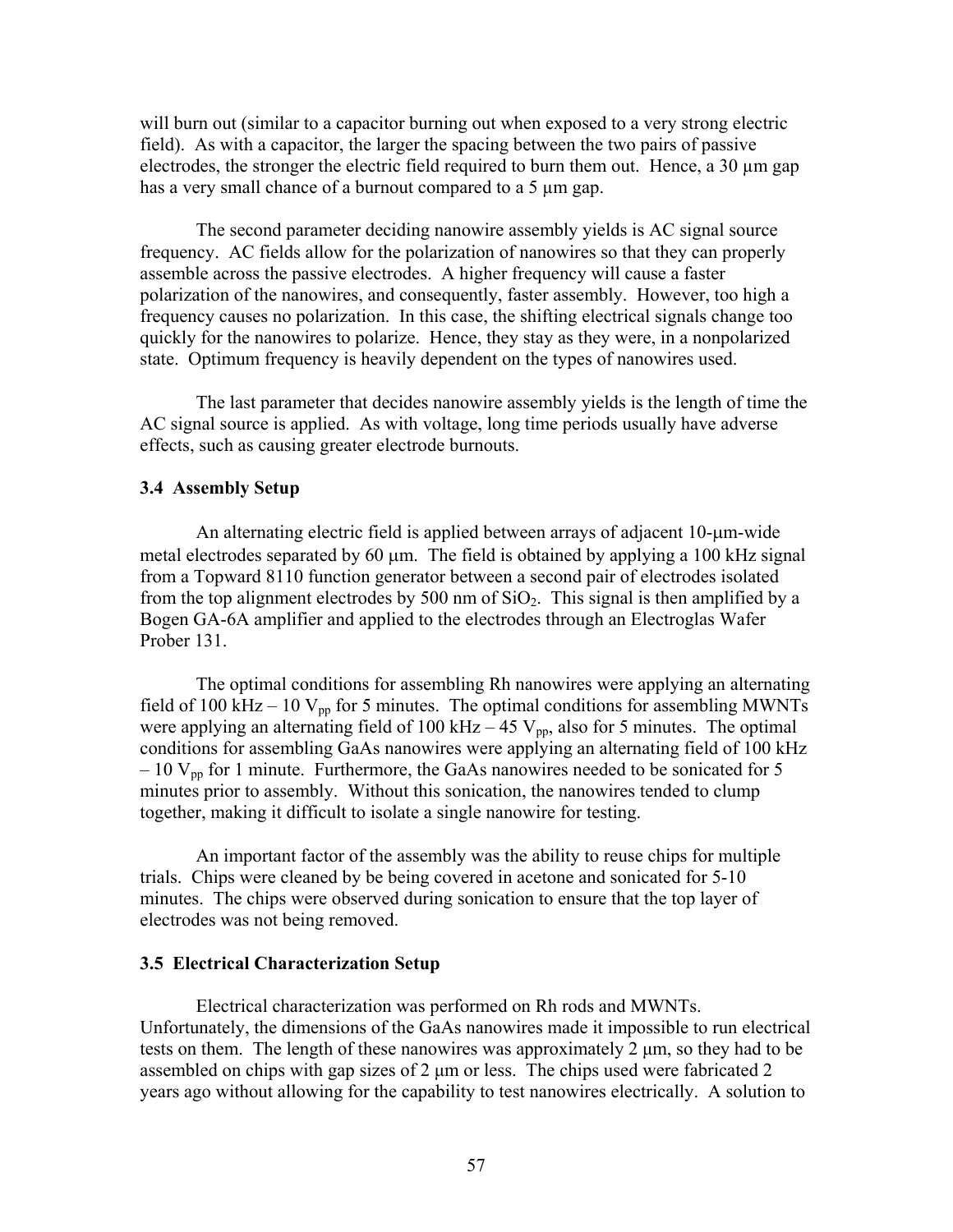this problem was to design a final mask to act as the top layer, allowing electrical measurements of the assembled GaAs wires. Unfortunately, the drawings used to fabricate these chips did not include alignment marks. Thus, aligning this final layer would have been very difficult.

A final mask layer was designed and fabricated to make electrical measurements possible, but, unfortunately, it was not used for actual testing. There are plans for the mask and chips to be sent elsewhere to do electrical testing.

Electrical characterization of Rh rods and MWNTs was performed in ambient atmosphere. I-V relationships were measured at changing temperatures to calculate a trend in resistance. The devices were probed using a Micromanipulator 6000 probe station along with a Bausch & Lomb MicroZoom II microscope. A Hewlett Packard 4145B Semiconductor Parameter Analyzer was used to measure and record the I-V characteristic. The temperature of the device was raised using a Powerstat Variable Autotransformer (type 3PN116B), which heated up the metal platform on which the wafer rested. The I-V characteristic was then transferred from the Parameter Analyzer to a diskette via a program written for MS-DOS.

# **4. RESULTS AND DISCUSSION**

# **4.1 "Clamping" Wafer Design**

After electrofluidic assembly occurred on these fabricated wafers, the following observations were made. First, the optimum parameters for assembly for the "clamped" version were at 30 volts peak to peak at 100 kHz for 300 seconds. Second, the "unclamped" version had greater resistance to assembly than did the "clamped" version. This can be attributed to the "unclamped" version's extra capacitive properties. The "unclamped" version had two 200-µm-square contact pads in addition to the passive electrodes. These relatively large square pads probably caused greater capacitive properties to be exhibited by the assembly sites. To alleviate this property, it is advised that higher peak-to-peak voltages be introduced. Third, increases in time usually had a diminishing return after a certain point. After about 300 seconds, any increase in time had little effect in gaining higher yields for this circuit. In fact, increasing times to 600 seconds actually caused more electrode burnouts than it did additional nanowire assembly. Fourth, nanowire assembly was most likely between the gaps that had similar lengths as the nanowires. Finally, all nanowire assembly at gaps above 20 um was extremely unstable and easily breakable.

Only a quarter of the wafer design described in section 3.1.1 was used. This quarter wafer included four "clamped" version circuits with a total of 400 possible assembly sites (see Figure 6). After clamping occurred, the wafer was cut into four pieces with one circuit per new chip. Results of nanowire assembly yields after clamping are shown in Table 1. Furthermore, voltage, frequency, and time parameters are displayed below Table 1 as well as their effects.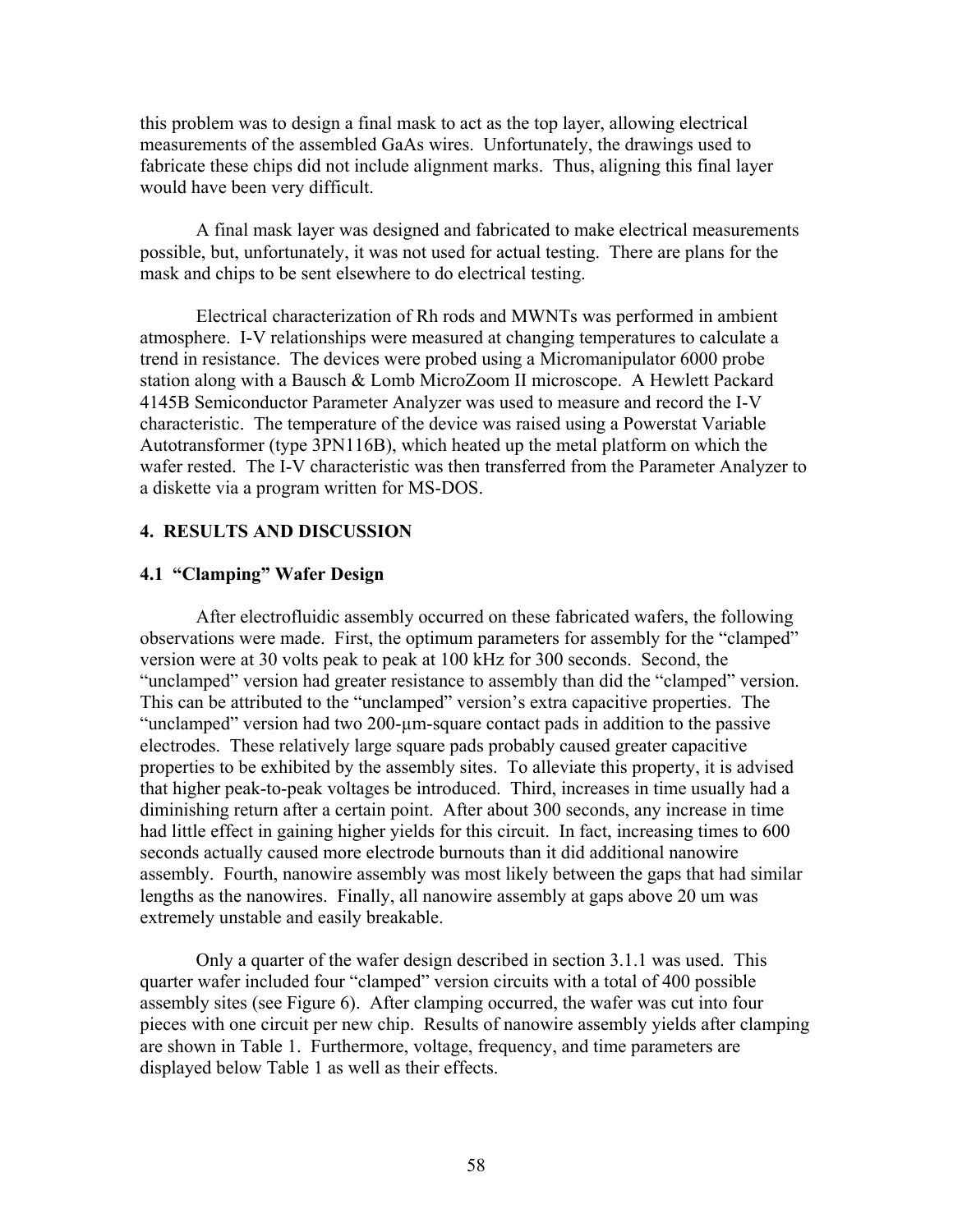

*Figure 6. Chip location and details (figures not drawn to scale).* 

| Chip 1                  | Chip 2                   | Chip 3 | Chip 4 |
|-------------------------|--------------------------|--------|--------|
| $(1,2)$ $(1,4)$ $(1,7)$ | $(2,1)$ $(2,6)$ $(3,10)$ | (1,9)  | None   |
| $(1,8)$ $(2,5)$ $(2,6)$ | $(3,8)$ $(3,6)$ $(3,5)$  |        |        |
| $(2,7)$ $(2,8)$ $(3,1)$ | $(3,4)$ $(7,10)$         |        |        |
| $(3,7)$ $(4,5)$ $(4,8)$ |                          |        |        |
| (4,9)<br>(7,3)          |                          |        |        |

*Table 1. Nanowires successfully "clamped"* 

Note:  $(1,2)$  and  $(1,8)$  had 2 and 3 nanowires, respectively, for Chip 1.  $(3,5)$  and  $(3,6)$  had 2 nanowires each for Chip 2. Parameters for assembly are 30 volts, 100 kHz for 300 seconds.

After the fourth or "clamping" layer had been placed, the chip was cut to create four pieces, each containing a circuit (see Figure 7). All nanowires that successfully clamped (as indicated in the table) remained clamped.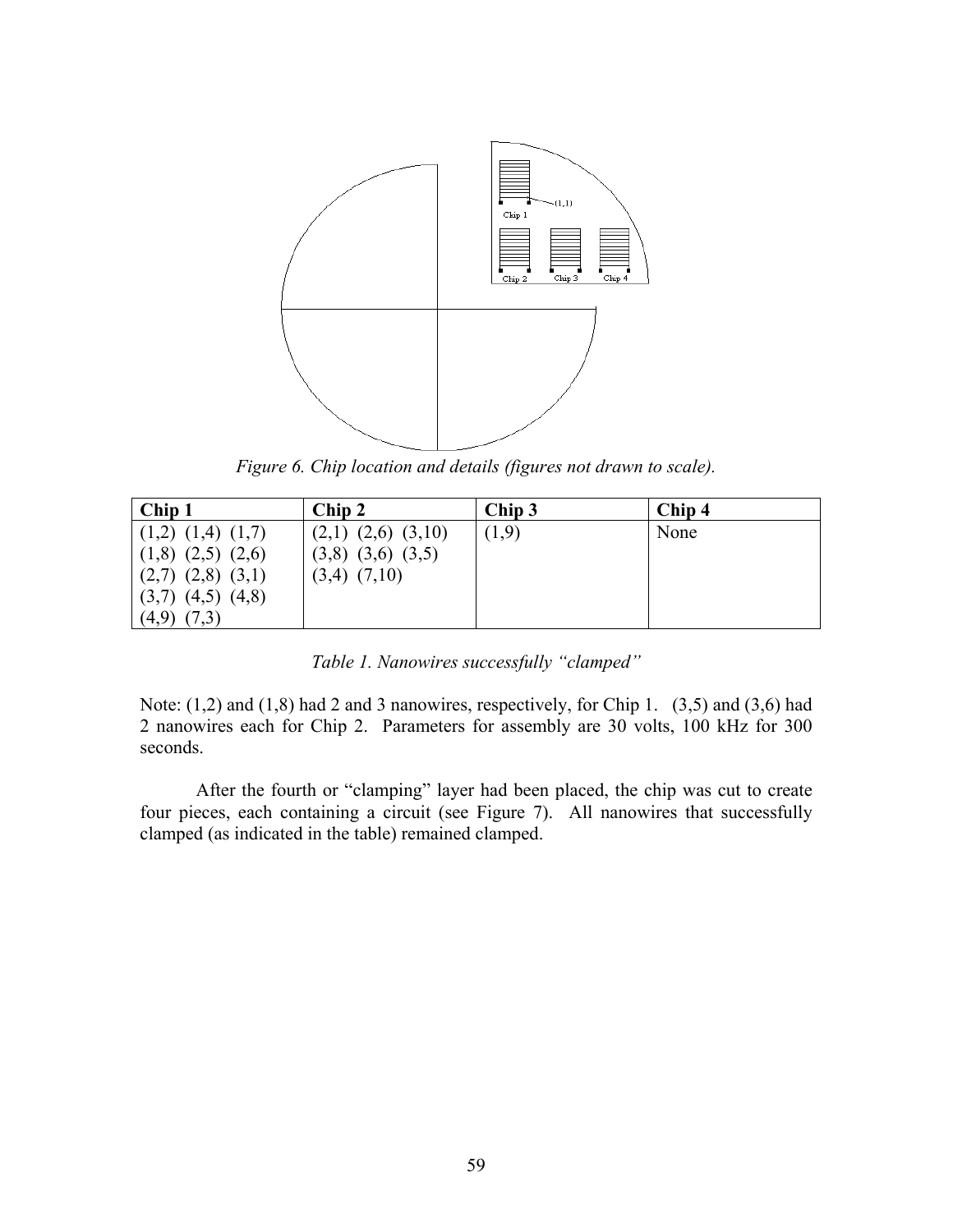

*Figure 7. How the chips were cut.* 

The following are two pictures taken with a Scanning Electron Microscope (SEM) of the assembled nanowires for Chip 2:





*Figure 8. SEM of (2,6) on Chip 2. Figure 9. SEM of (7,10) on Chip 2.* 

# **4.2 GaAs Nanowires**

GaAs nanowires were successfully assembled on chips with gap sizes of 1-3  $\mu$ m. Figure 10 shows a picture taken with a SEM of a particular GaAs nanowire. Electrical testing could not be completed because of limitations of the chip. A final mask layer, however, was designed and fabricated to enable electrical testing. The lack of alignment marks on the original drawings will make this final layer difficult, although not impossible, to align.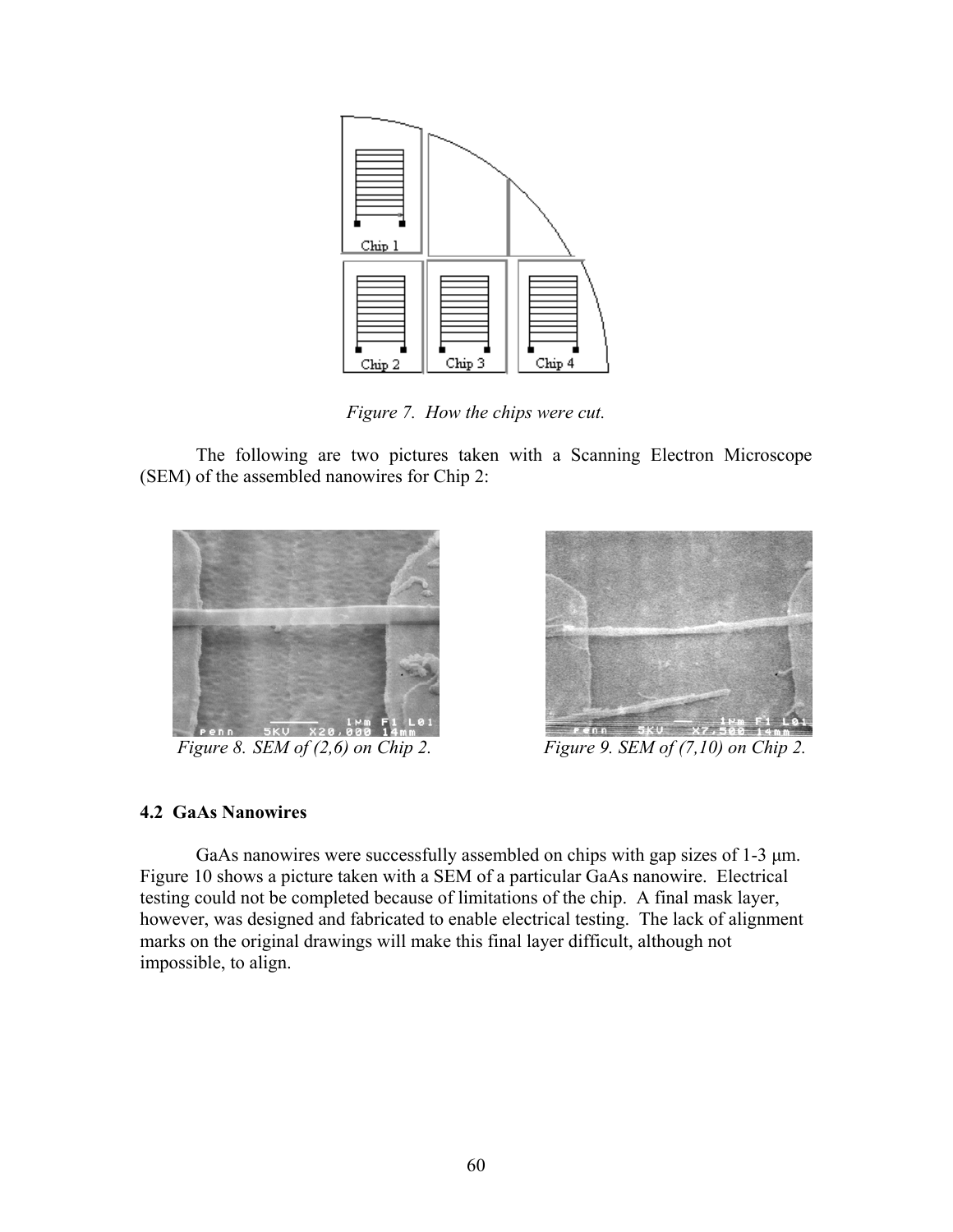

*Figure 10. A picture of a GaAs nanowire taken with a SEM.* 

To overcome the problem of the lack of alignment marks, pre-existing features on the chip were used as alignment marks — specifically, the electrodes at sites (1,9) and (9,9). Their functionality will be sacrificed, however, because they will be exposed to UV light and thus destroyed. This was a tradeoff in designing the final layer.

A possible problem in making electrical measurements may be the large resistance of the GaAs nanowires. The resistivity of undoped GaAs at room temperature is  $10^7 \Omega$ ·cm. The length of the wires is approximately 2 µm, and the wires are 20-80 nm in diameter. Assuming a diameter of 50 nm, this yields a cross-sectional area of 7.85e-11 cm<sup>2</sup>. Using the equation R = ( $\rho$ I)/A, the resistance can be calculated to be 2.5e13  $\Omega$ . This is an extremely large, though expected, value for resistance. GaAs is a semiconductor, so the resistivity is expected to be higher than that of conductors. Furthermore, the wires are so thin that the ratio of l/A is quite large. Such a large resistance will complicate electrical measurements because large values are difficult to sense accurately. Methods of lowering the resistance include doping the wires or raising the temperature. Since GaAs is a semiconductor, both of these methods will decrease the resistance, thus making resistance a characteristic that can be measured by available instruments.

# **4.3 Rhodium Nanowires**

Rh nanowires were successfully assembled on various chip designs. They were first successfully assembled on chips with a gap size of 1-3 µm. The optimal conditions for these chips were a signal at 100 kHz – 15  $V_{pp}$  for 5 minutes. These wires could not be tested because of the limitations of the chips. A successfully assembled Rh nanowire on these chips is shown in Figure 11.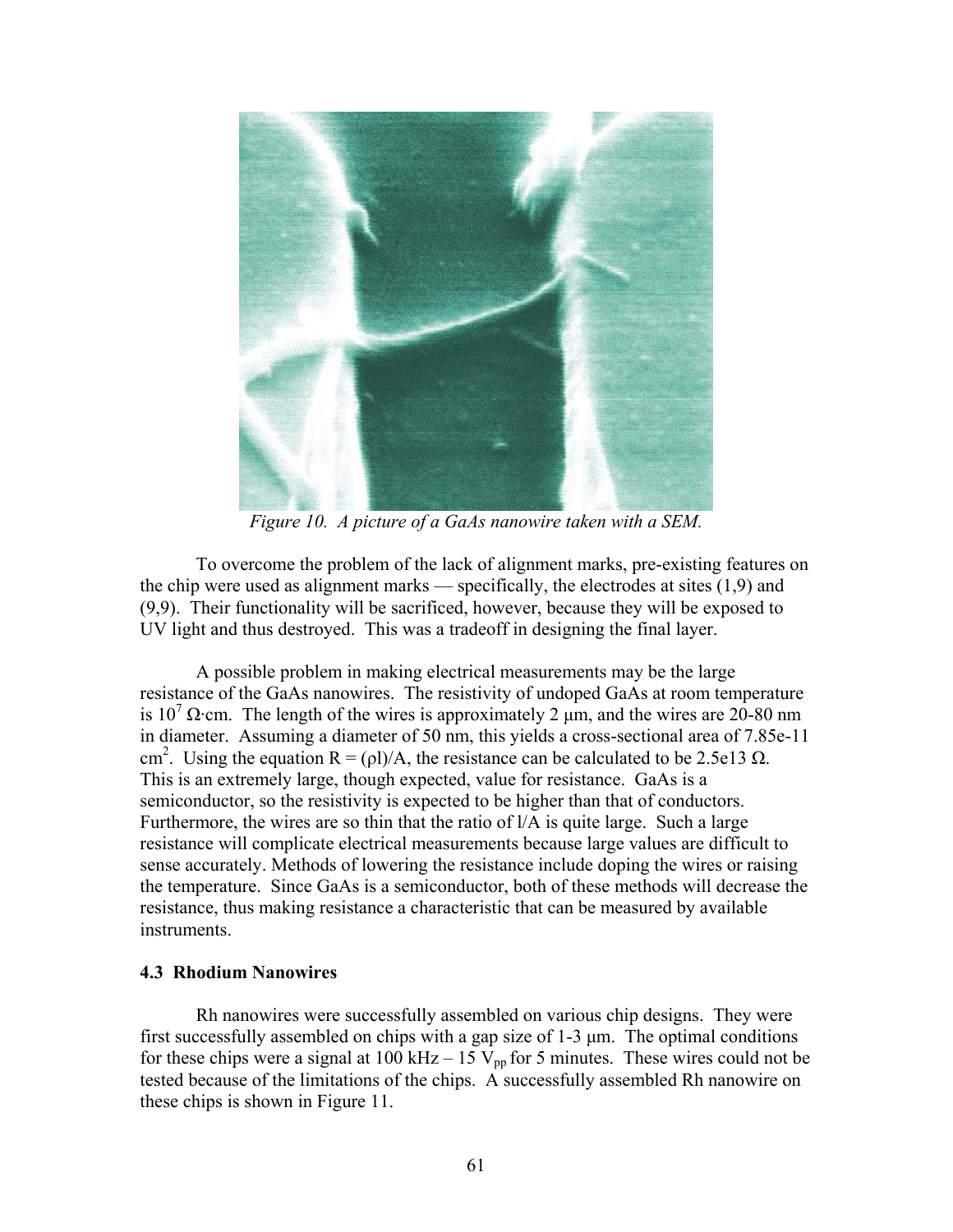

*Figure 11. An assembled Rh nanowire.* 

The Rh nanowires were also successfully assembled on chips with gap sizes of 5- 30 µm. Since the gap sizes are larger on these chips, a stronger field must be applied to the chips to achieve successful assembly. Thus, the optimal conditions for these chips were a signal at 100 kHz – 40  $V_{pp}$  for 5 minutes. This stronger field did not damage the chips at all because the spacing of the features was relatively large.

Testing of the Rh nanowires was done on the second group of chips (with gap size of 5-30 µm). Figure 12 shows the I-V characteristic for a Rh nanowire at room temperature. The slope of this line is 0.0036 A/V, which yields a resistance of 277  $\Omega$ . The resistivity of Rh is known to be 4.3  $\mu\Omega$ cm. The nanowire was bridging a gap of 5 µm, so the length will be assumed to be 5 µm. The diameter of the nanowires is approximately 200 nm, which yields a cross-sectional area of 3.14e-10 cm<sup>2</sup>. These values give a theoretical resistance of 6.85  $\Omega$ . This indicates that the measured resistance values include a large contact resistance between the Rh rod and the Ni-Cr electrode on which it rested.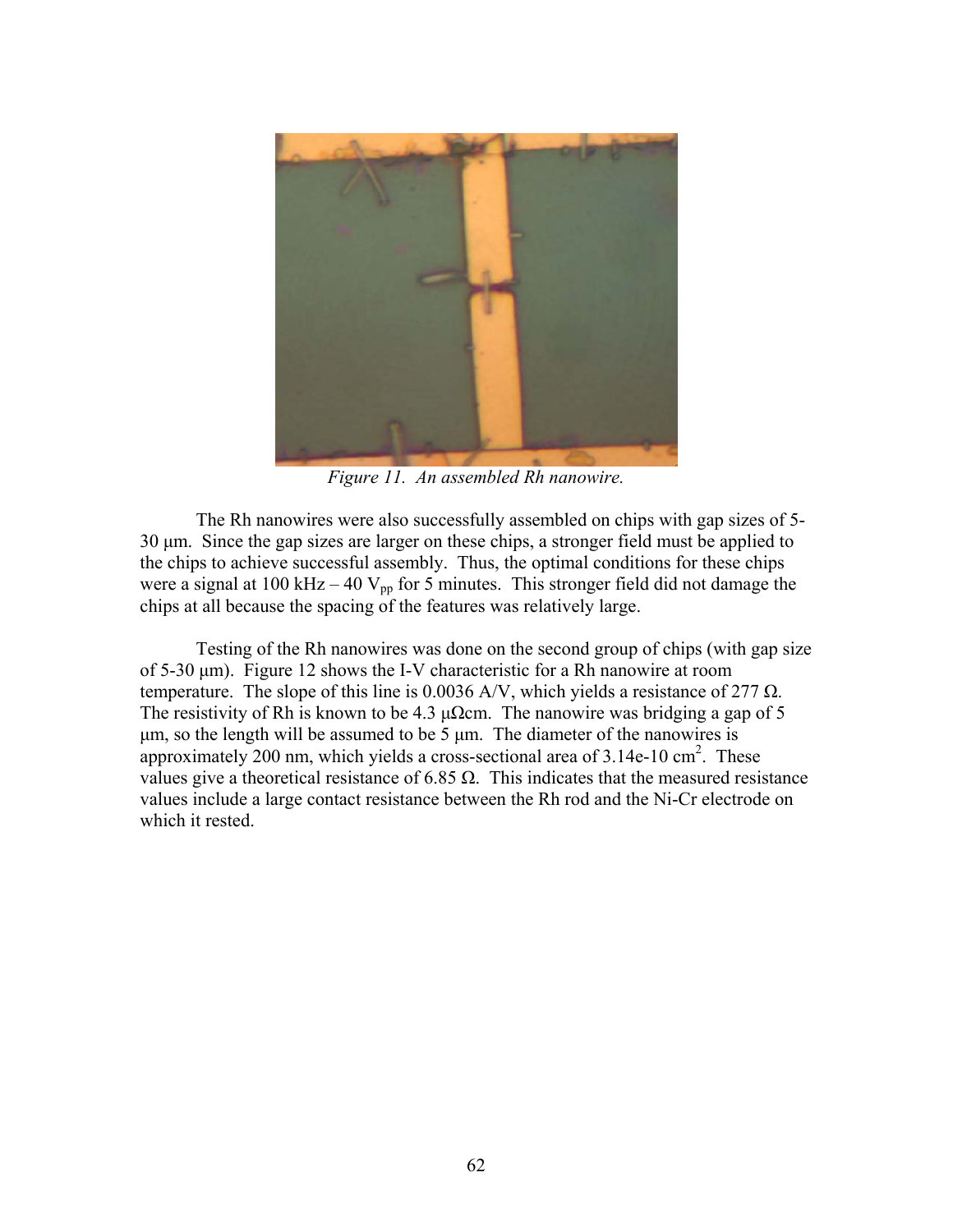

*Figure 12. I-V characteristic for a Rh nanowire* 

The temperature was then raised to measure the I-V characteristic again. Unfortunately, once the temperature reached 50ºC, the I-V characteristic became noise. Inspection with an optical microscope showed that the Rh rod had burned at the end and had become disconnected from the electrode. A method of preventing this in the future may be to increase the temperature more slowly. Rapid changes in temperature may have been too strenuous on the materials used. Thus, slowing down the change in temperature may prevent the rod from burning and allow accurate data to be taken. This method was not implemented in this project because of both time and equipment constraints.

# **4.4 Multi-walled Nanotubes**

Multi-walled carbon nanotubes (MWNTs), while more difficult to assemble than Rh nanowires, proved to be more easily measured while raising the temperature. Figure 13 shows the I-V characteristics for MWNTs at different temperatures. From these data, it is evident that as the temperature increases from room temperature to  $125^{\circ}$ C, the resistance of the MWNT decreases. At room temperature, this particular MWNT had a resistance of approximately 200 k $\Omega$ . At 125°C, the same MWNT had a resistance of approximately 100 kΩ.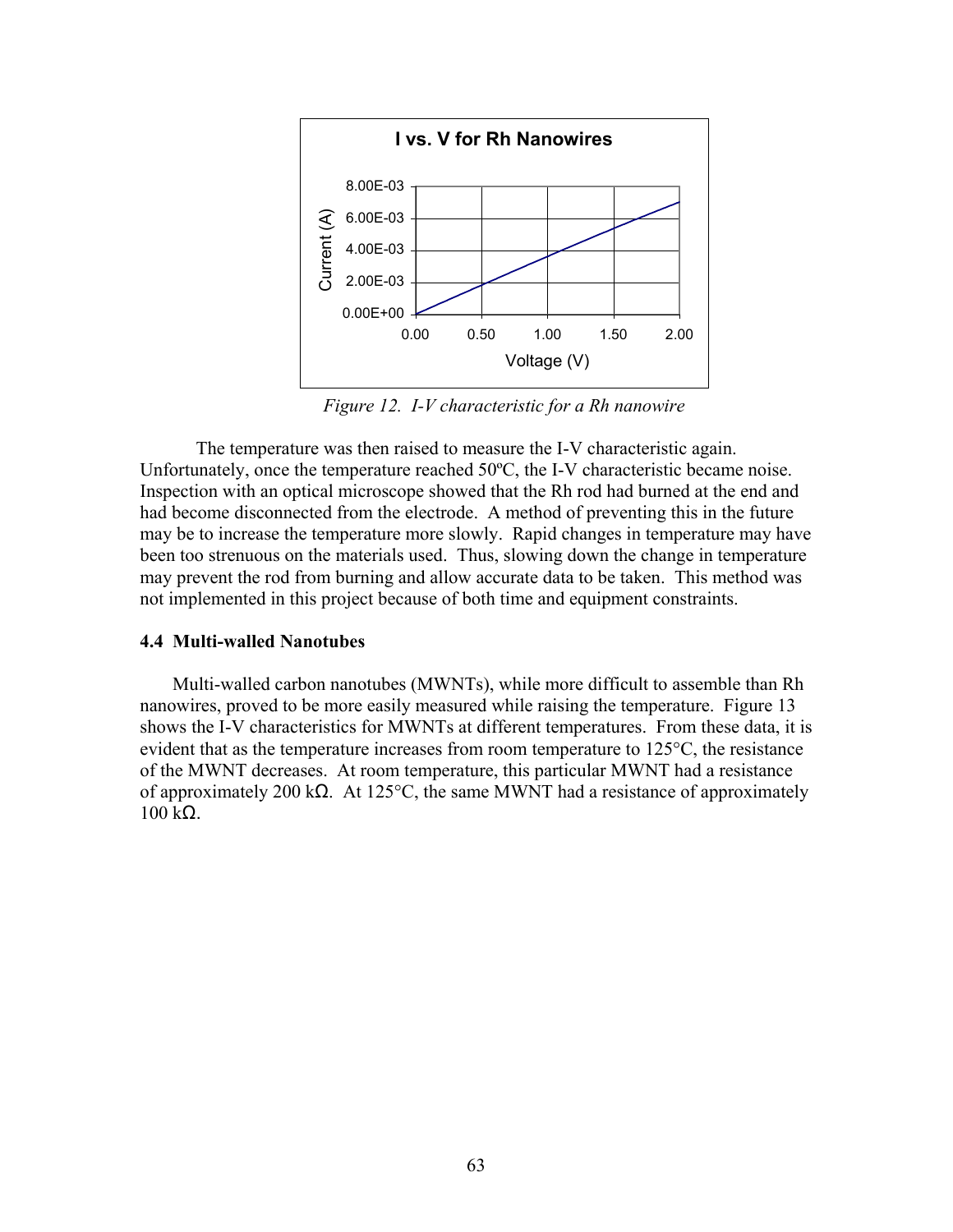

*Figure 13: I-V characteristic for an MWNT at different temperatures.*

These data are not unexpected. The MWNTs used are essentially sheets of a graphite lattice rolled into a cylinder. The MWNTs can be thought of as objects in three dimensions: *a*, *b*, and *c* (see Figure 14). The *a* and *b* dimensions represent the horizontal plane of the lattice, while the *c* direction represents the vertical plane. Electrically, graphite is a semi-metal, which means that it is a conductor in the *ab* plane and an insulator in the *c* plane. When conductors are exposed to heat, their resistivity will increase. When insulators are exposed to heat, their resistivity will decrease.



*Figure 14. A structural representation of graphite.* 

The MWNTs were fabricated such that resistance was being measured across the insulating *c* plane. Resistivity is known to decrease with temperature along this plane, so decreasing resistance is normal.

The data in Figure 13 were then used to calculate an energy barrier that is common to semiconductors. For any wire,  $R = (p1)/A$  or  $R = 1/(\sigma A)$ , where  $\rho$  is the resistivity and  $\sigma$  is the conductivity. Furthermore,  $\sigma$  = nuq, where n is the carrier concentration,  $\mu$  is the mobility of carriers, and q is the charge of an electron. Thus, it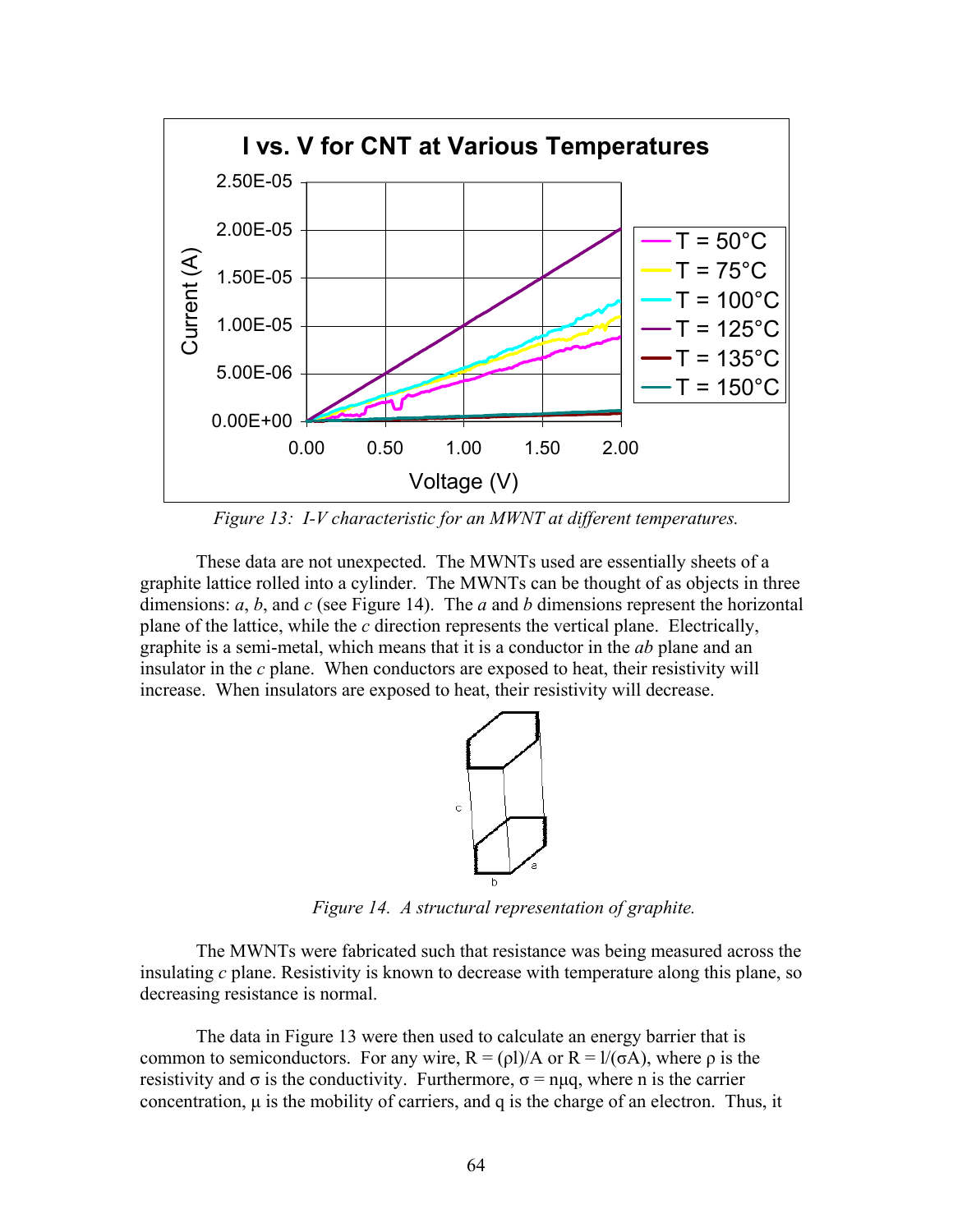follows that  $R = 1/(n\mu qA)$ . For semiconductors at high temperatures, resistance is dominated by the carrier concentration n. The equation relating carrier concentration and temperature is  $n = (N_c N_v)^{1/2} e^{-E/(kT)}$ , where n is the carrier concentration and E is the energy barrier. If  $ln(n)$  vs.  $1/T$  is graphed, then the slope of that graph is equal to  $-E/k$ . Ln(n) vs.  $1/T$  was graphed for this MWNT, and the slope was calculated to be –1482 K<sup>-1</sup>. This graph is seen in Figure 15. By using the fact that  $-1482 \text{ K}^{-1} = -E/k$  where k is the Boltzmann constant, it is shown that  $E = 2.05e-20$  J, or  $E = 0.13$  eV.



*Figure 15. –Ln(G) vs. 1/T for an MWNT. This graph was used to calculate the energy barrier.* 

This value is quite small when compared with band gaps of semiconductors, because the MWNTs are not semiconductors. Their decrease in resistance with respect to temperature may not be due mostly to carrier concentration. On the contrary, the increasing temperature may be affecting the mobility of the charges, rather than their concentration. In that case, the above equations should be ignored.

Using the equation  $R = \rho I/A$ , the theoretical resistance of these nanotubes can be calculated. The resistivity of the nanotubes is given as 55  $\mu\Omega$  cm. The nanotube was bridging a gap of 15 µm, so the length of the tube is approximated to 15 µm. The outer diameter of the nanotubes was estimated using a picture taken with a SEM. It was approximated to be 600 nm. The walls of the tubes were given as 12 nm, which yields an area of approximately 2.22e-10 cm<sup>2</sup>. These values yield a theoretical resistance of 372  $\Omega$ .

The slopes on the graph of Figure 13 can also be used to calculate the resistance of the nanotubes. The slopes of the graph are equal to 1/R, where R is the resistance of the MWNT. At room temperature, the slope was approximately 5e-6 A/V, which gives a resistance of 200 kΩ. This value is three orders of magnitude larger than the theoretical resistance calculated in the previous paragraph. Therefore the measurements were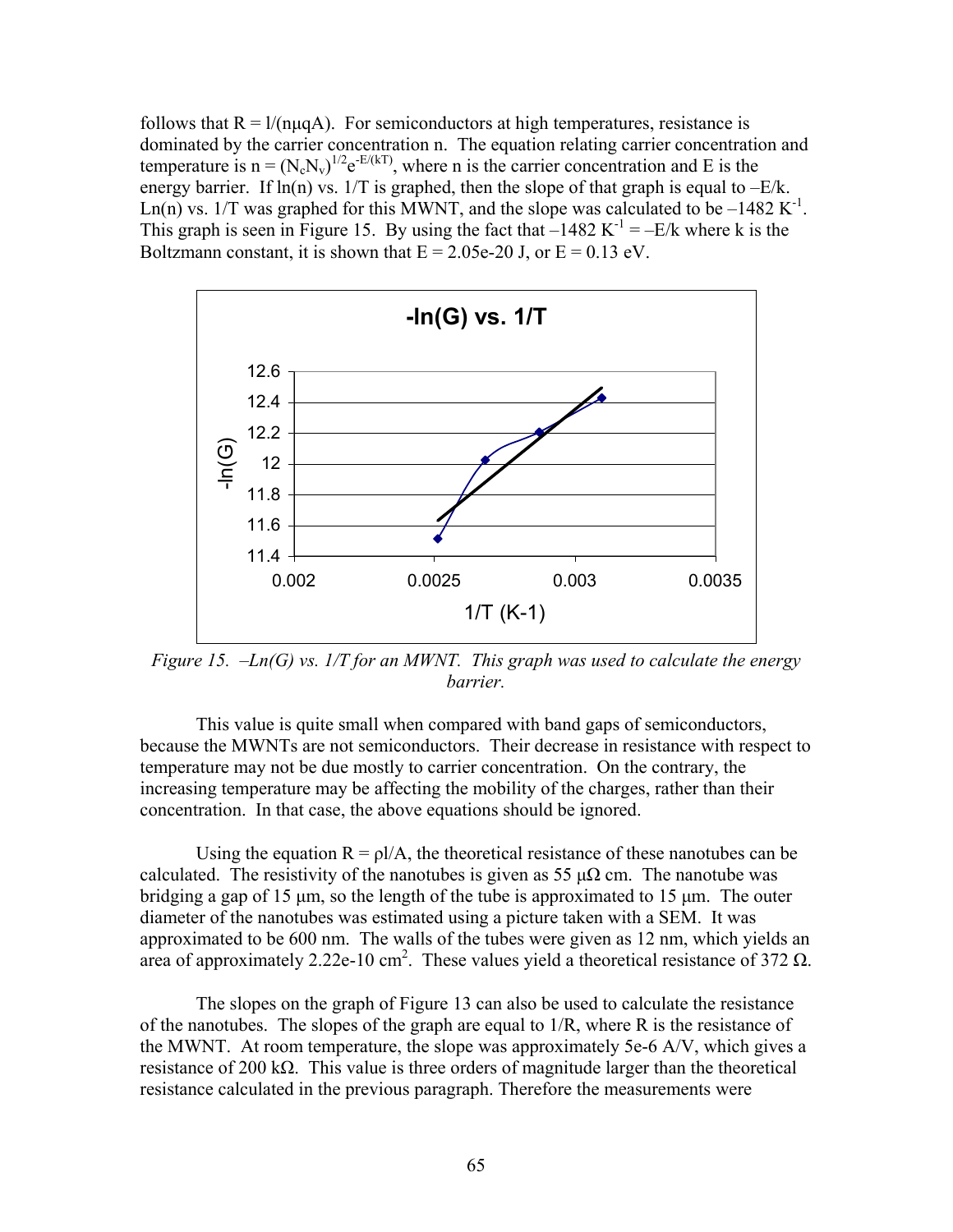including a large contact resistance between the MWNT and the Ni-Cr electrode on which it rested.

Furthermore, data were taken on MWNTs that bridged gaps of varying sizes. At room temperature, a nanotube that was 10 µm long demonstrated a resistance of 33 k $\Omega$ . This finding is consistent with the fact that as the length decreases (from  $15 \mu m$  to  $10 \mu m$ ) the resistance should also decrease. However, at room temperature, a nanotube that was 6 µm long demonstrated a resistance of 310 kΩ. Since this nanotube was shorter, it should have yielded a resistance that was smaller than the previous two nanotubes. The fact that it did not also supports the idea that the resistance measurements were including a large contact resistance.

However, the data presented here can still be used to assert the fact that resistance will decrease with an increase in temperature. The contact resistance between the nanotube and the electrode remained constant throughout the tests, as the nanotube did not move. Thus, the resistance values measured may not be the actual resistance of the tubes, but they will all differ from the actual value by the same constant. The trend of decreasing resistance is still valid.

The trend of decreasing resistance, however, does not continue with an increase in temperature. Between 125°C and 135°C, the I-V characteristic changes drastically. Between these two temperatures, the resistance of the MWNT increased from 100 kΩ to 2 MΩ. This trend of decreasing resistance and then increasing resistance was repeated in other trials. A possible explanation is that between  $125^{\circ}$ C and  $135^{\circ}$ C a critical temperature was reached that fundamentally changes the electrical properties of the tubes.

The resistance trend was then measured in the reverse direction to see if, after raising the temperature and lowering the resistance, lowering the temperature could result in an increase in resistance. Since in previous tests the data indicated a critical point between 125°C and 135°C, the temperature was raised only to 100°C. Figure 16 shows the data taken when the temperature was raised and then lowered. A (D) next to the temperature in the legend indicates that the temperature was raised and then lowered back down to the recorded temperature. Again, as expected, the current increased with an increase in temperature. This shows a decrease in resistance with an increase in temperature.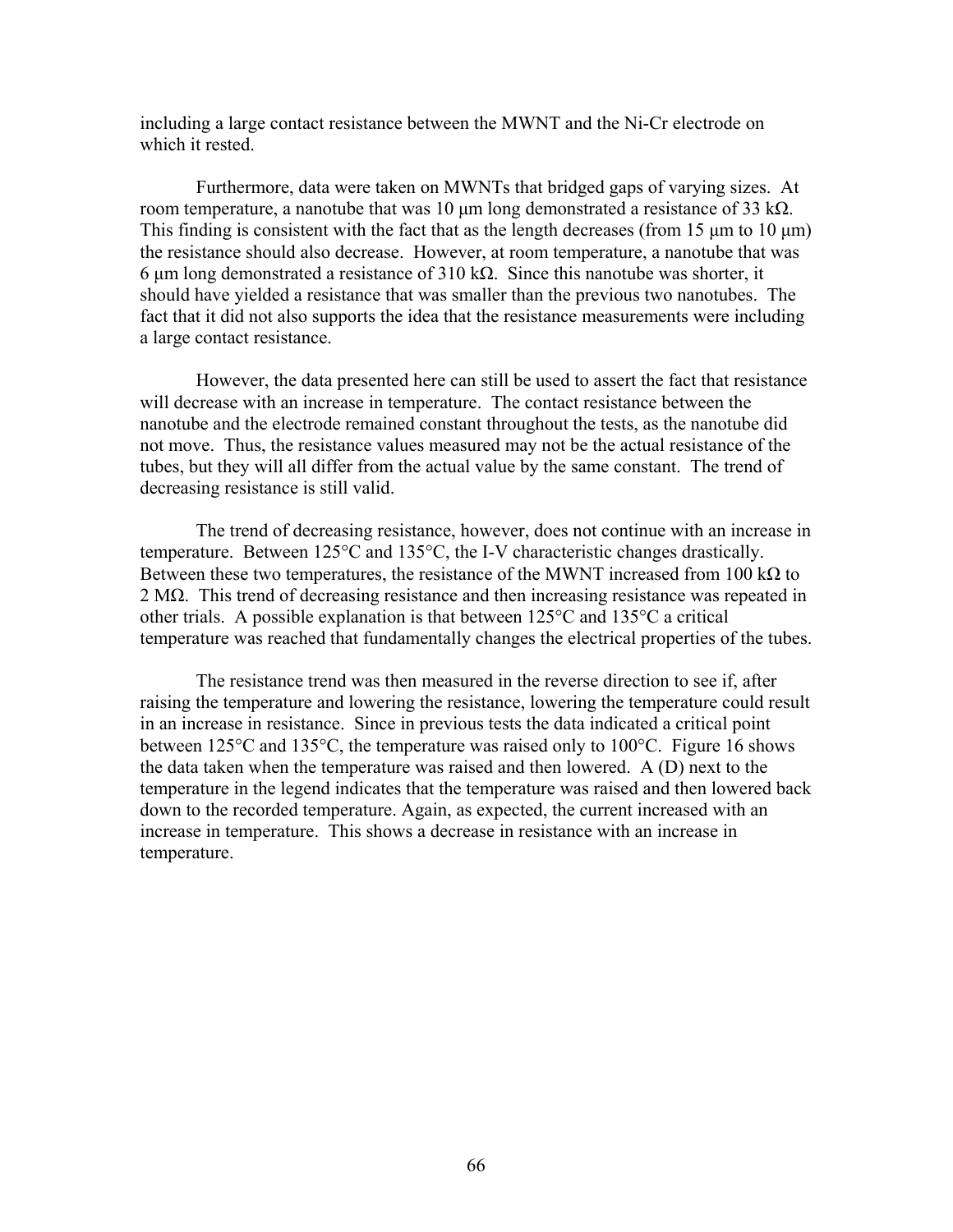

*Figure 16. I-V characteristic for an MWNT at various temperatures.* 

When the heater was turned off and the temperature was lowered, however, the resistance did not increase again back to its original value. Instead, the resistance remained at the value it had reached at 100°C. The data indicate that the resistance may have even decreased a bit more after the heater was turned off.

There are various possible explanations. One explanation is that the temperature being measured was the temperature of the metal surface on which the wafer rested. The thermometer was resting on the same metal surface as the wafer, thus measuring the temperature of the surface. The temperature of the electrodes and the nanotube may have been different. The Ni-Cr electrodes may have taken longer to cool down than the metal surface. This explanation is supported by the data demonstrating that the resistance decreased a bit even after the heat was turned off. This shows that the electrodes and nanotube on the chip were slow to react to the change in external temperature. Thus, when the external temperature had cooled to 50°C, the temperature of the nanotube may still have been at 100°C. Also, data taken after the heat was turned off indicate a small increase in resistance. This suggests that the resistance is actually increasing, but it is unclear if the resistance value will return to the original room temperature value.

Another possible explanation is that heating the nanotube permanently changes the electrical properties of the tube. Hence, once the temperature is raised and the resistance is decreased, the resistance will never increase again. Resistance values were not coming down as quickly as they should have been once the heat was turned off. While the data did appear to be decreasing a bit, the changes in current could have been general fluctuations in measurement, errors caused by the tools that were used. The resistance value may not have been increasing, but rather fluctuating around a certain point. Unfortunately, not enough data were taken at the time to confirm this.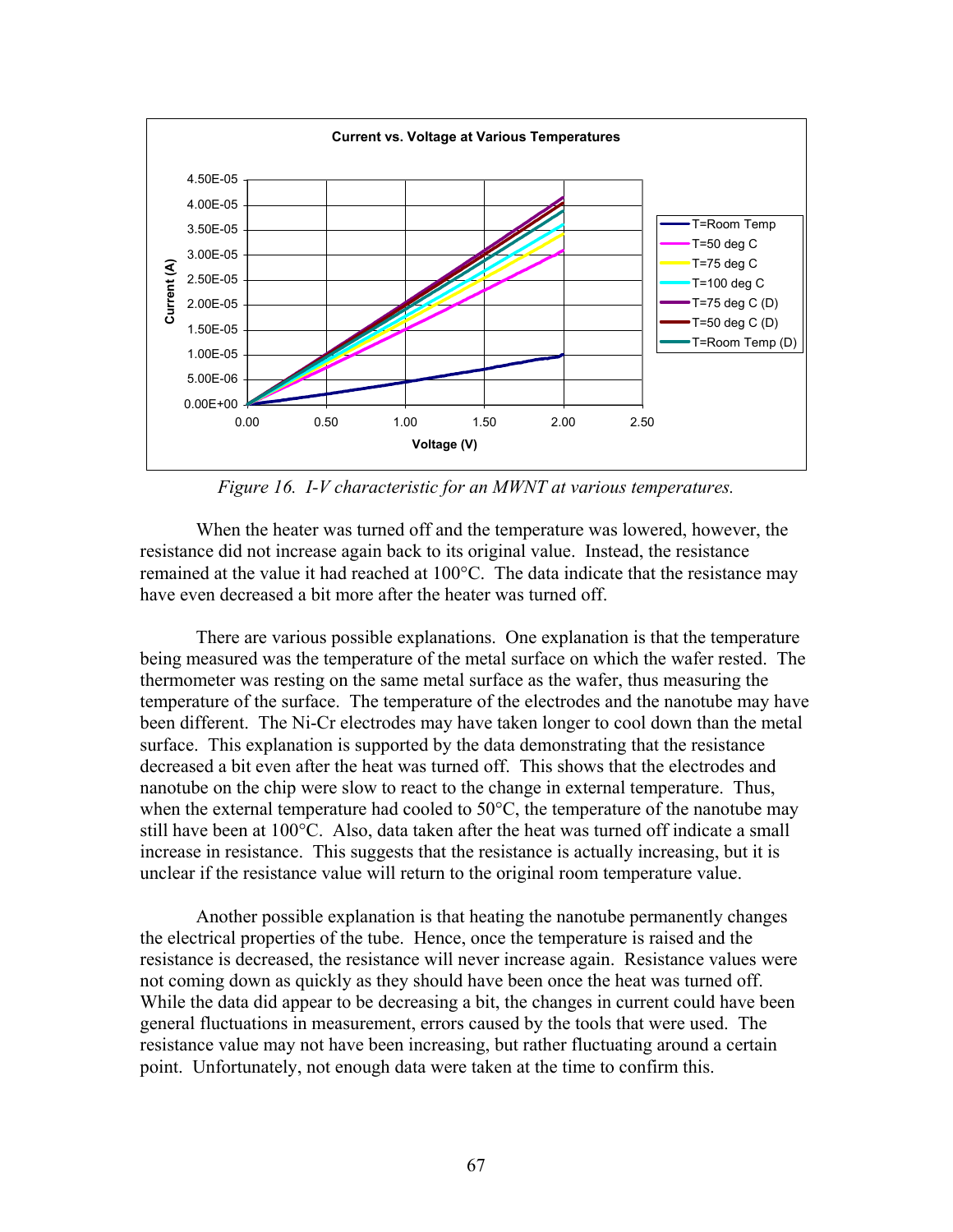# **5. CONCLUSIONS**

This report demonstrated the assembly parameters and wafer design that enabled electrical characterization of various types of nanostructures. It showed that large electrode pads on the Si wafer contributed large capacitive forces that made assembly difficult. Thus, when assembling nanowires or nanotubes, it is preferable to assemble on a chip without these large pads. However, for testing, these pads are necessary to probe from the outside world. One way to overcome these capacitive forces was demonstrated in this report. The solution was to assemble nanotubes or nanowires on wafers without these large pads and then do a final layer of processing in which they are added through photolithography and metal deposition. This method allows nanostructures to be assembled relatively easily and tested conveniently.

This report also demonstrated the I-V characteristic for Rh nanowires. This information can then be used to calibrate the nanowire if it is used as a sensor. It could, in effect, be used as a thermometer by measuring the resistance and finding the corresponding temperature. More important, however, were the tests done on the MWNTs, which showed that, in general, as temperature increases, the resistance of the nanotube will decrease. These tests also showed that heating the nanotubes permanently may change their electrical properties, as the trend could not be reversed.

# **6. RECOMMENDATIONS**

Future work includes the characterization of GaAs nanowires. Because of the small size of the nanowires, this needs to be done at facilities that have greater resolution photolithography. Furthermore, mechanical tests can be done on all three structures. Resonant frequencies and quality factors could be found for these nanostructures and then be used to create other sensors. Ultimately, various types of nanowires and nanotubes could be placed in a large array. Since different types of nanowires react differently to different stimuli, this array would be capable of sensing multiple substances simultaneously. These types of sensors have applications in everything from medicine to defense.

### **7. ACKNOWLEDGMENTS**

The authors would like to thank their advisor, Dr. Stephane Evoy, for guidance and direction throughout this project. They would also like to thank Mr. Vladimir Dominko, the manager of the microfabrication lab at the University of Pennsylvania, for his countless hours helping them fabricate wafers and design mask layers. The authors thank Mike Riegelman for his overall guidance and help during this project. They also thank Dr. Jan Van der Spiegel and Ms. Lois Clearfield for their organization of the program and general administrative help. Lastly, the authors want to thank the National Science Foundation for funding the SUNFEST Program and giving undergraduates the opportunity to have this research experience.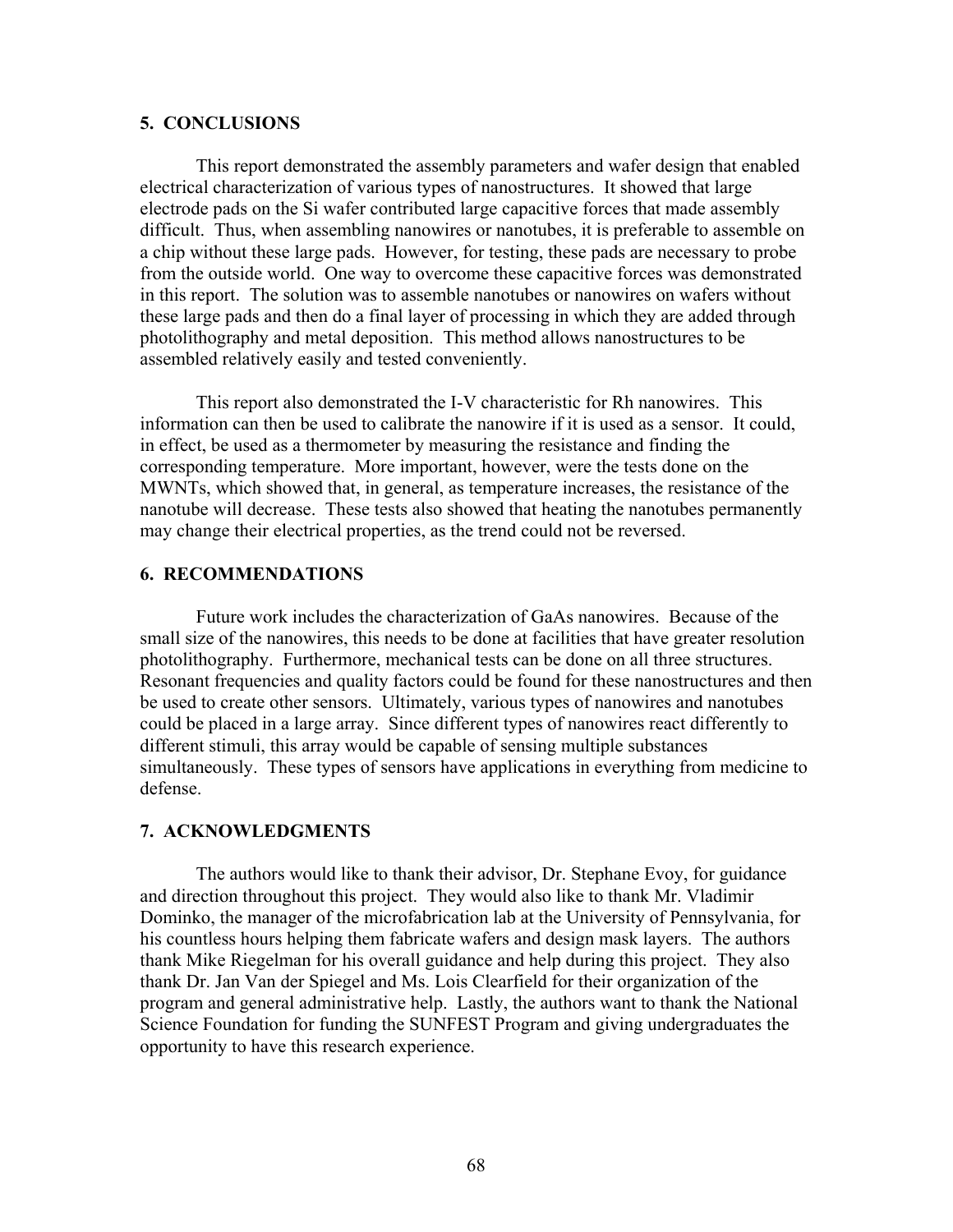# **8. REFERENCES**

1. MEMSnet. *What is MEMS Technology?* MEMS Exchange, 2003. Online. University of Pennsylvania Engineering Library. Internet. 30 July 2003.

2. X. Duan, J. Wang, and C.M. Lieber, Synthesis and optical properties of gallium arsenide nanowires, *Appl. Phys. Lett.*, 76 (2000) 1116-1118.

3. M.S. Gudiksen, L.J. Lauhon, J. Wang, D.C. Smith, and C.M. Lieber, Growth of nanowires superlattic structures for nanoscale photonics and electronics, *Nature*, 415 (2002) 617-620.

4. X. Wang, Z. Hu, Q. Wu, X. Chen, and Y. Chen, Synthesis of multi-walled carbon nanotubes by microwave plasma-enhanced chemical vapor deposition, *Thin Solid Films*, 390 (2001) 130-133.

5. Y. Cho, G. Choi, S. Hong, and D. Kim, Carbon nanotube synthesis using a magnetic fluid via thermal chemical vapor deposition, *J. Crystal Growth*, 243 (2002) 224-229.

6. J. Hu, T.W. Odom, and C.M. Lieber, Chemistry and physics in one dimension: Synthesis and properties of nanowires and nanotubes, *Acc. Chem. Res.,* 32 (1999) 435- 445.

7. J. Westwater, D.P. Gosain, S. Tomiya, and S. Usui, Growth of silicon nanowires via gold/silane vapor-liquid-solid reaction, *J. Vac. Sci. Technol. B*, 15 (1997) 554-557. 8. A.M. Morales and C.M. Lieber, A laser ablation method for the synthesis of

crystalline semiconductor nanowires, *Science*, 279 (1998) 208-211.

9. X. Duan and C.M. Lieber, General synthesis of compound semiconductor nanowires, *Adv. Mater.*, 12 (2000) 298-302.

10. P.M. Ajayan, Ph. Redlich, and M. Ruhle, Balance of graphite deposition and multishell carbon nanotube growth in the carbon arc discharge, *J. Mater. Res.*, 12 (1997) 244-252.

11. H..J. Lai, M.C.C. Lin, M.H. Yang, and A.K. Li, Synthesis of carbon nanotubes using polycyclic aromatic hydrocarbons as carbon sources in an arc discharge, *Mater. Sci. Eng. C*, 16 (2001) 23-26.

12. Z. Yuan, H. Huang, L. Liu, and S. Fan, Controlled growth of carbon nanotubes in diameter and shape using template-synthesis method, *Chem. Phys. Lett.*, 345 (2001) 39- 43.

13. J. Kong, H.T. Soh, A. Cassell, C.F. Quate, and H.Dai, "Synthesis of Individual Single-Walled Carbon Nanotubes on Patterned Silicon Wafers" *Nature,* 395 (1998) 878. 14. A. Cassell, N. Franklin, E. Chan, J. Han, and H. Dai, "Directed Growth of Free-Standing Single-Walled Carbon Nanotubes" *J. Am. Chem. Soc.,* 121 (1999), 7975-7976. 15. A. Cassell, J. Raymakers, J. Kong, and H.ongjie Dai, "Large Scale CVD Synthesis of Single-Walled Carbon Nanotubes" *J. Phys. Chem.,* 103 (1999) 6484-6492.

16. H.T. Soh, A. Morpurgo, J. Kong, C. Marcus, C. Quate, and H. Dai, "Integrated Nanotube Circuits: Controlled Growth and Ohmic Contacts to Single-Walled Carbon Nanotubes" *Appl. Phys. Lett.,* 75 (1999), 627-629.

17. Mirkin, C. A., Letsinger, R. L., Mucic, R. C. & Storhoff, J. J. A DNA-based method for rationally assembling nanoparticles into macroscopic materials. *Nature* 382, 607 (1996).